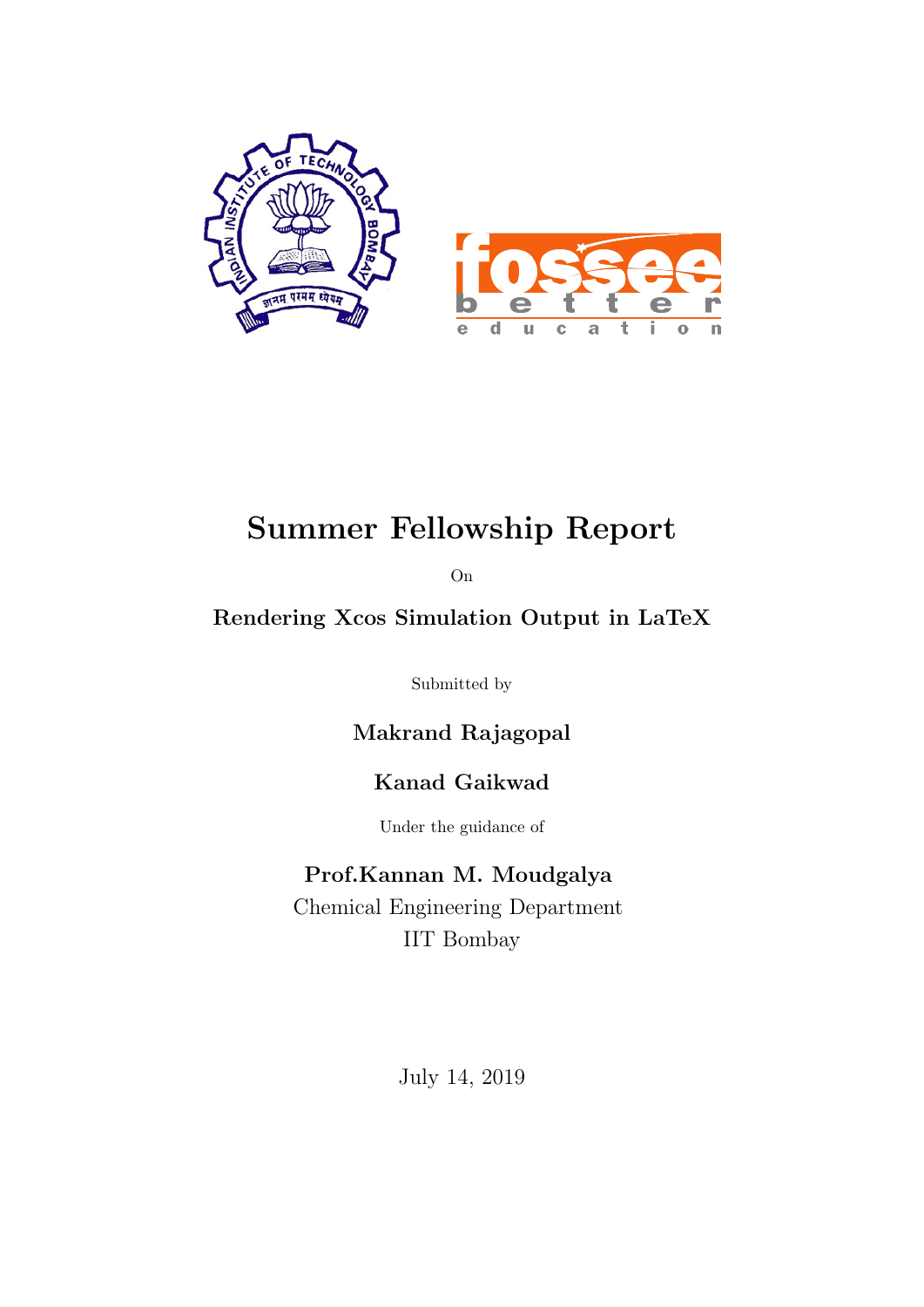## **Contents**

| $\mathbf{1}$   | Introduction                                                                                 | 3                       |
|----------------|----------------------------------------------------------------------------------------------|-------------------------|
|                | 1.1                                                                                          | 3                       |
|                | Product Scope<br>1.2                                                                         | 3                       |
|                | 1.3                                                                                          | 3                       |
| $\overline{2}$ | <b>Technical Specifications</b>                                                              | $\overline{\mathbf{4}}$ |
|                | 2.1                                                                                          | $\overline{4}$          |
|                | 2.2                                                                                          | $\overline{4}$          |
|                | 2.3                                                                                          | $\overline{4}$          |
|                | 2.4                                                                                          | 4                       |
| 3              | <b>Xcos Palette</b>                                                                          | $\overline{5}$          |
|                | 3.1                                                                                          | $\overline{5}$          |
|                | 3.2                                                                                          | $\overline{7}$          |
| $\overline{4}$ | Extracting data from Xcos File                                                               | 9                       |
|                | 4.1                                                                                          | 9                       |
|                | 4.2                                                                                          | 11                      |
|                | 4.3                                                                                          | 13                      |
| 5              | <b>Block Generator</b>                                                                       | 14                      |
|                | 5.1                                                                                          | -14                     |
|                | blocks.py and generators.py $\ldots \ldots \ldots \ldots \ldots \ldots \ldots \ldots$<br>5.2 | 15                      |
|                | 5.3                                                                                          | 17                      |
|                | 5.4                                                                                          | 19                      |
| 6              | Data Rendering                                                                               | 20                      |
|                | 6.1                                                                                          | 20                      |
|                | 6.2                                                                                          | 23                      |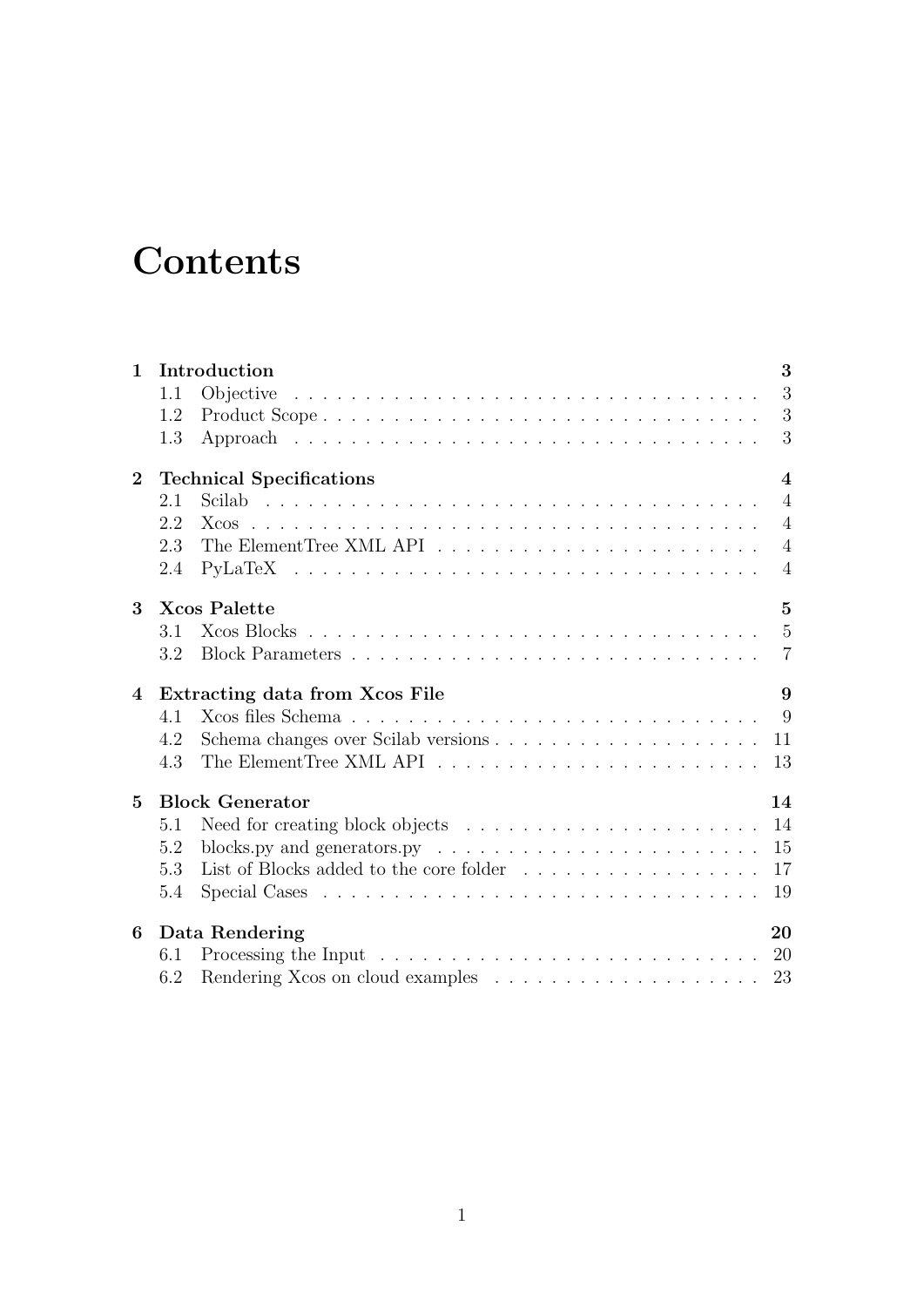## Acknowledgment

We are grateful to everyone who has helped us in completing this project successfully. We would like to thank **Prof.Kannan Moudgalya** and the entire FOSSEE Team at IIT Bombay, for providing us with this wonderful opportunity to work on this project. We would like to thank our mentors Ms.Firuza Aibara and Mr.Abhijit Bonik for being a constant support and pointing us out in the right direction. Their insights have been a key in helping us complete the project well within the stipulated deadline. We'd also like to thank Mr. Nagesh Karmali for his guidance and invaluable suggestions. Last but not the least, we truly appreciate all our fellow interns' efforts to help us out, with the problems we faced, and making our internship experience a memorable and an enjoyable one.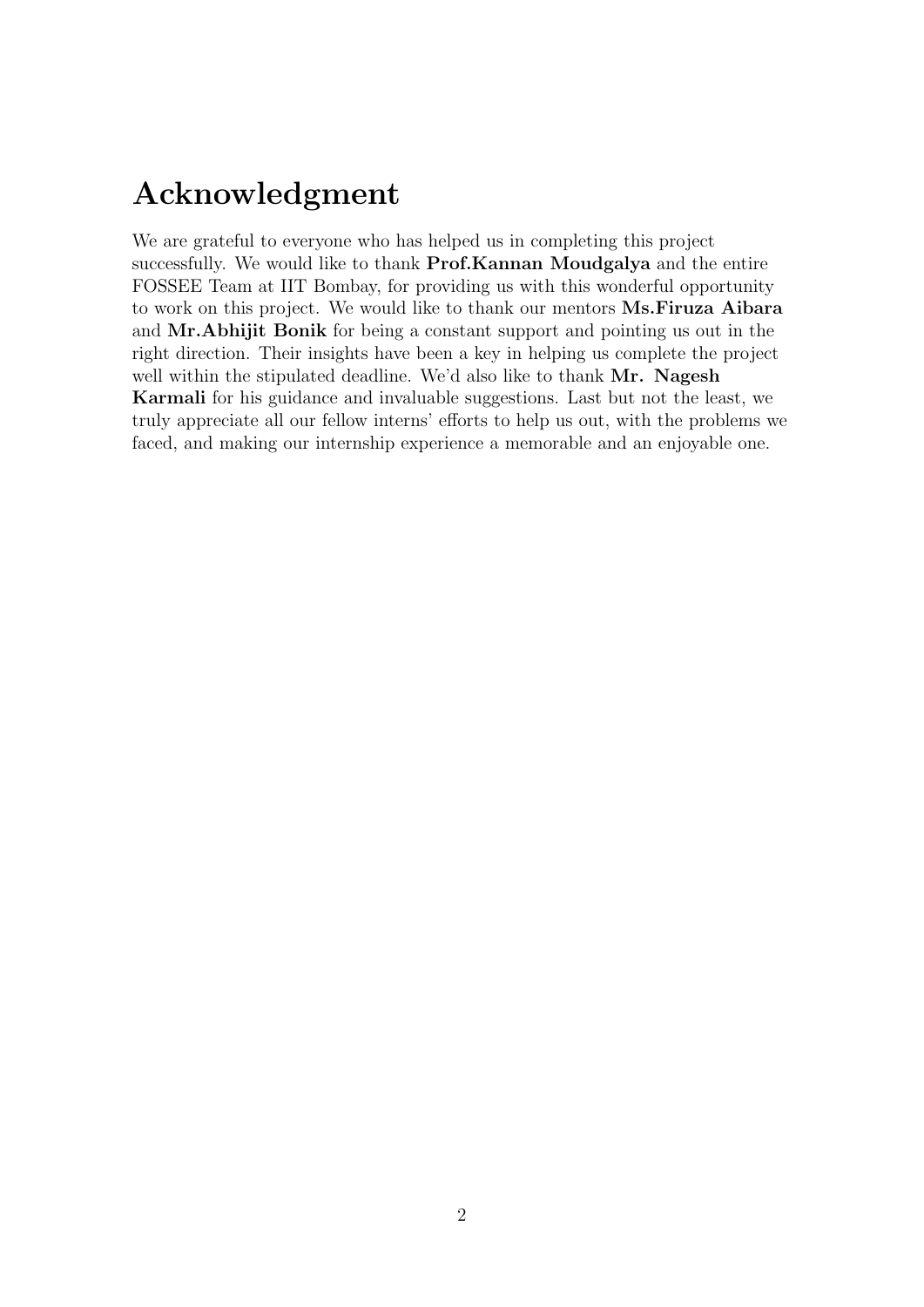## <span id="page-3-0"></span>Introduction

### <span id="page-3-1"></span>1.1 Objective

Xcos is a graphical editor to design hybrid dynamical systems models. Models can be designed, loaded, saved, compiled and simulated.

The aim of this project is to automate the process of representing these simulations in a LaTeX file.

## <span id="page-3-2"></span>1.2 Product Scope

This product aides scientific researchers,students and individuals looking forward to publish and document their Xcos simulation experiments in LaTeX format.

### <span id="page-3-3"></span>1.3 Approach

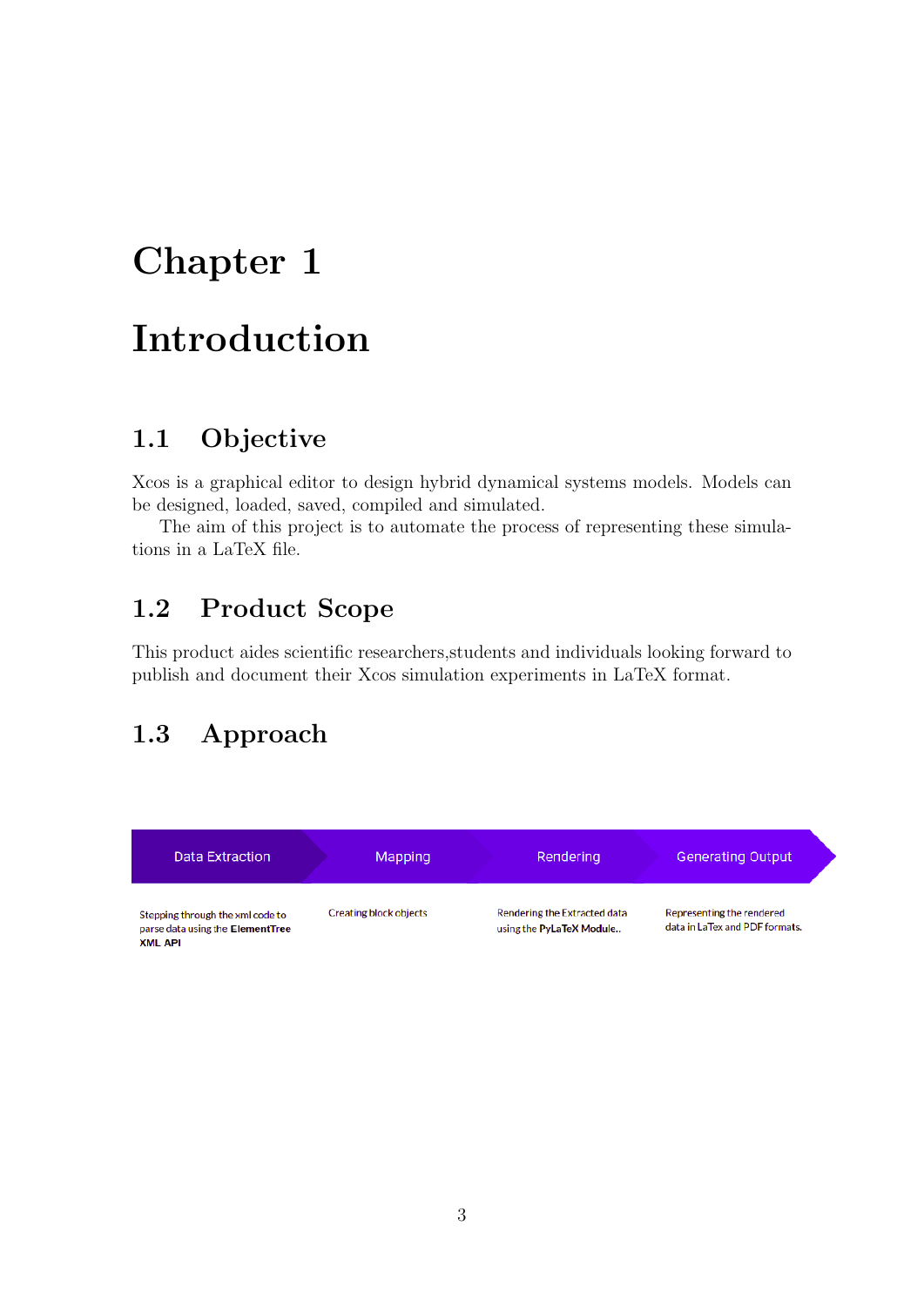# <span id="page-4-0"></span>Chapter 2 Technical Specifications

## <span id="page-4-1"></span>2.1 Scilab

Scilab is a free and open-source, cross-platform numerical computational package and a high-level, numerically oriented programming language. It can be used for signal processing, statistical analysis, image enhancement, fluid dynamics simulations, numerical optimization, and modeling, simulation of explicit and implicit dynamical systems and (if the corresponding toolbox is installed) symbolic manipulations.[\[1\]](#page-24-0)

### <span id="page-4-2"></span>2.2 Xcos

Xcos is a graphical editor to design hybrid dynamical systems models. Models can be designed, loaded, saved, compiled and simulated. Xcos provides functionalities for modeling of mechanical systems (automotive, aeronautics. . . ), hydraulic circuits  $(dam, pipe modeling...), control systems, etc. [2]$  $(dam, pipe modeling...), control systems, etc. [2]$ 

### <span id="page-4-3"></span>2.3 The ElementTree XML API

ET(ELementTree) has two classes for this purpose - ElementTree represents the whole XML document as a tree, and Element represents a single node in this tree. Interactions with the whole document (reading and writing to/from files) are usually done on the ElementTree level.[\[3\]](#page-24-2)

## <span id="page-4-4"></span>2.4 PyLaTeX

PyLaTeX is a Python library for creating and compiling LaTeX files. The goal of this library is to be an easy, but extensible interface between Python and LaTeX.[\[4\]](#page-24-3)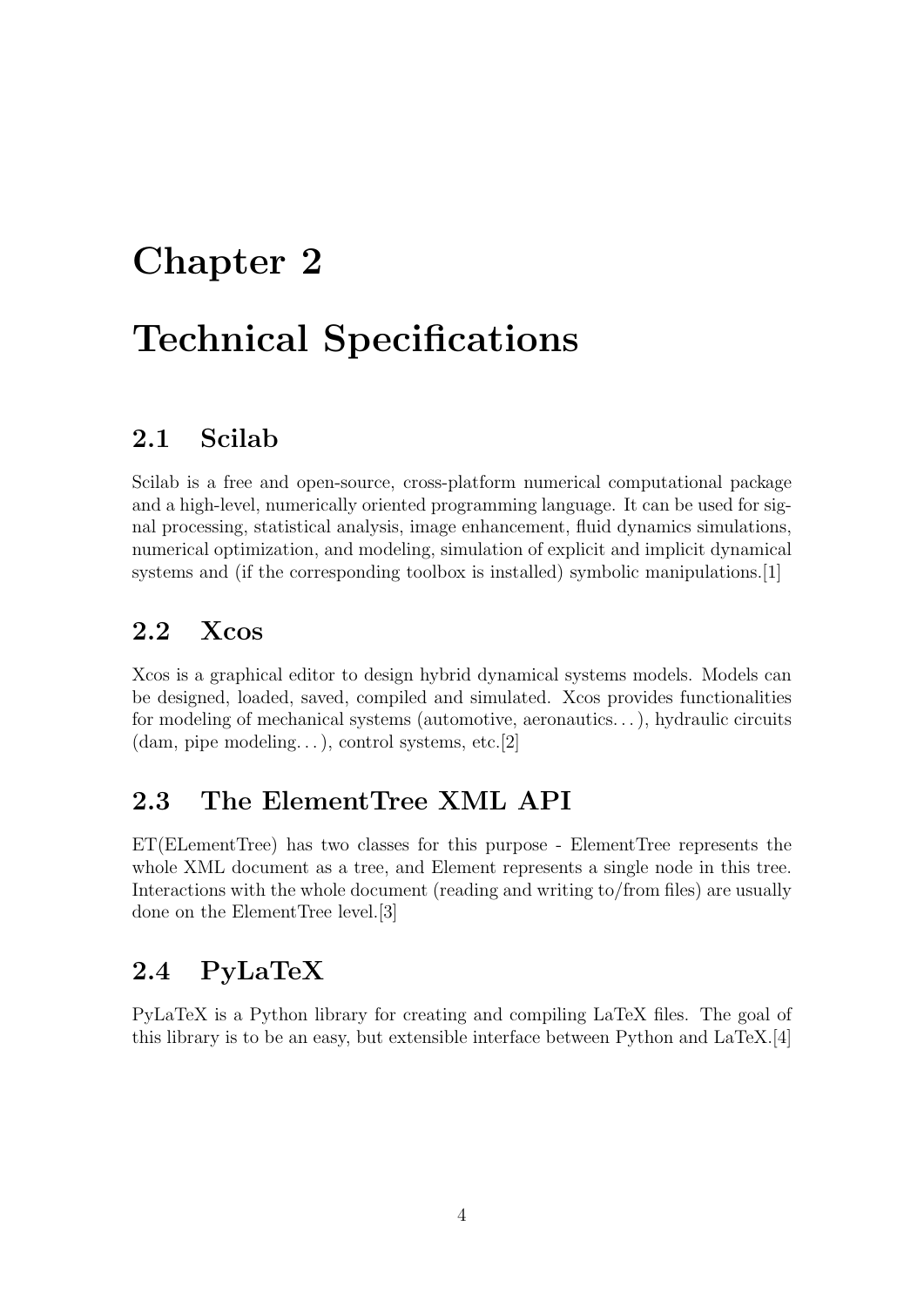## <span id="page-5-0"></span>Xcos Palette

### <span id="page-5-1"></span>3.1 Xcos Blocks

#### Palette Browser

The palette browser lists all Xcos standard blocks grouped by categories

• Continous time system

• Discrete time sys-

• Discontinuities

• Look up tables

• Event handling

• Maths operations

tems

- Matrix
- Electrical
- Integer
- Port and subsytems
- Zero cross detection
- Signal routing
- Signal processing
- Implicit
- Annotions
- Sinks
- Sources
- Thermohydraulics
- Demonstration blocks
- User defined functions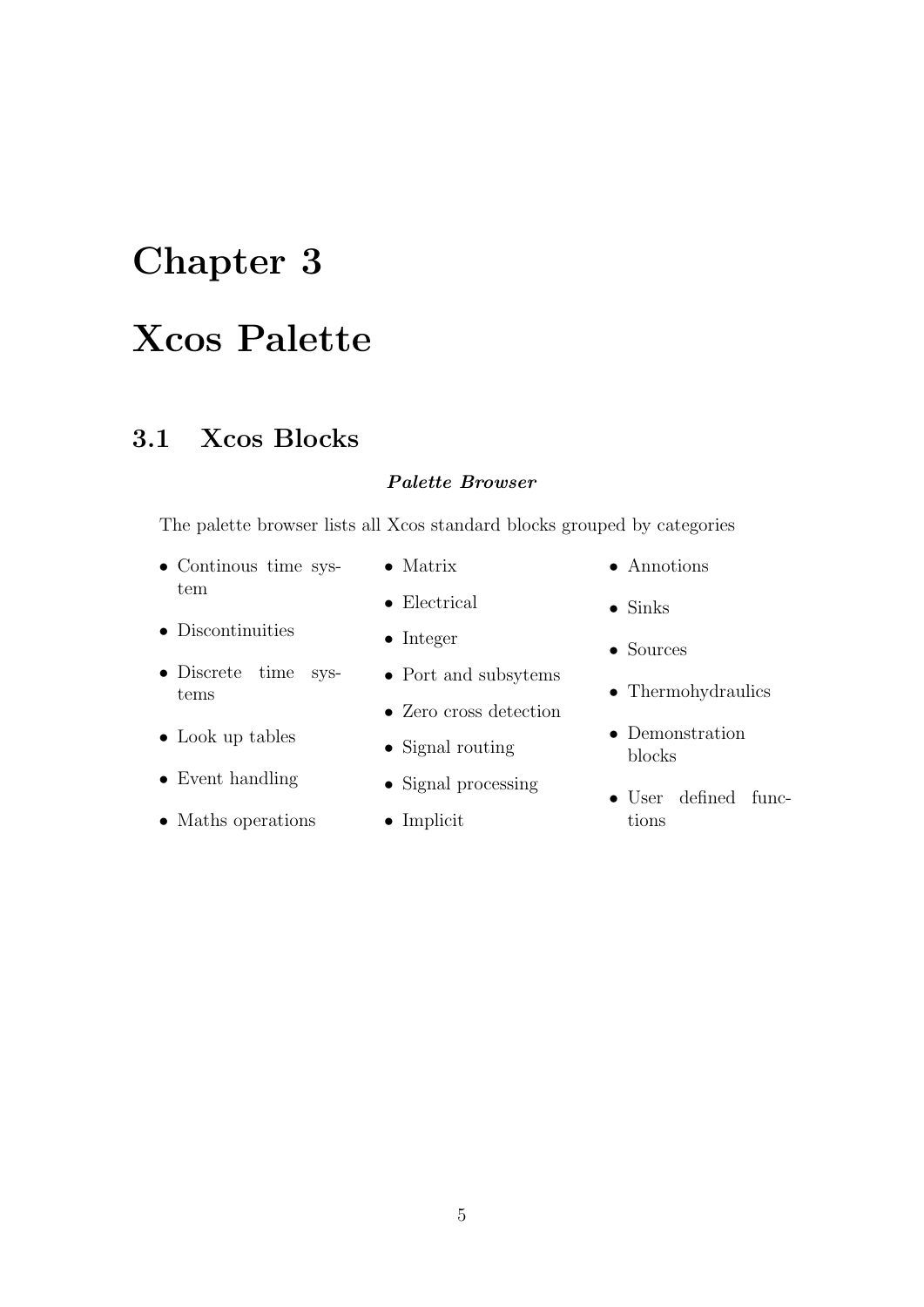

#### Blocks

Blocks are pre-defined functions in Xcos represented with graphical interface.Every block is associated with parameters that are essential to compute the desired output.The values of the parameters can be changed according to the requirements of the user.The output varies in accordance with the parameters giving the user ability to study various trends,environments,patterns etc.[\[5\]](#page-24-4)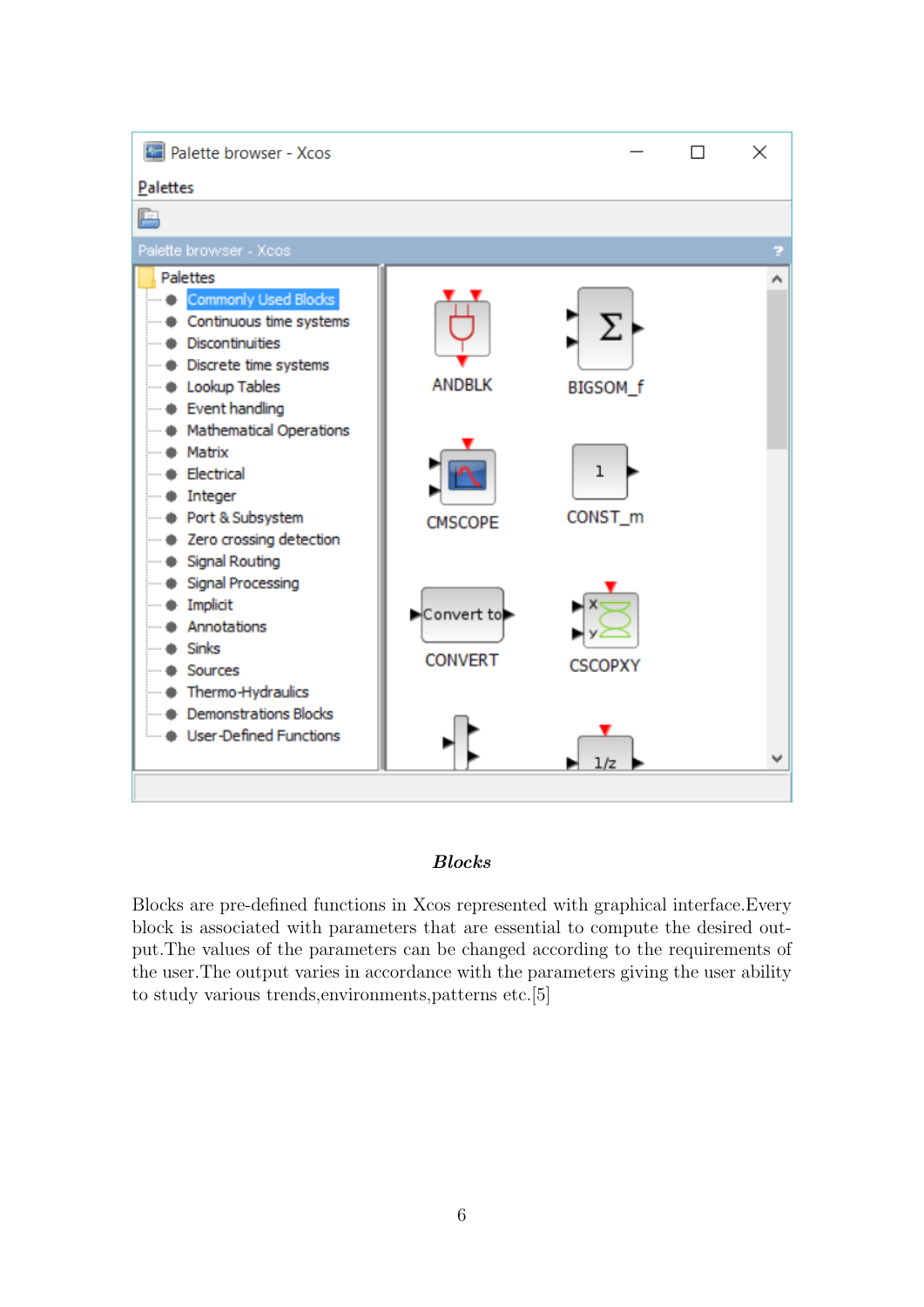## <span id="page-7-0"></span>3.2 Block Parameters

Following is an example of Sinewave Generator:



Figure 3.1: Sinewave Generator

#### Blocks used:

 $\bullet$  GENSIN\_f



| Demande de Plusieurs Valeurs Scilab |                               |              |  |  |  |  |  |  |
|-------------------------------------|-------------------------------|--------------|--|--|--|--|--|--|
|                                     | Set GENSIN f block parameters |              |  |  |  |  |  |  |
|                                     | Sine wave generator           |              |  |  |  |  |  |  |
|                                     | Magnitude                     |              |  |  |  |  |  |  |
|                                     | Frequency (rad/s)             | 1            |  |  |  |  |  |  |
|                                     | Phase (rad)                   | 0            |  |  |  |  |  |  |
|                                     |                               |              |  |  |  |  |  |  |
|                                     |                               | Cancel<br>OK |  |  |  |  |  |  |

Figure 3.3: Parameters

This block is a sine wave generator and its output is defined by the equation:  $Output = Msin(F.t+P)$ You can adjust:

- 1. The magnitude M with the Magnitude parameter.
- 2. The frequency F in radians/second with the Frequency parameter.
- 3. The initial phase P in radians with the Phase parameter.
- $\bullet$  CL0CK<sub>-C</sub>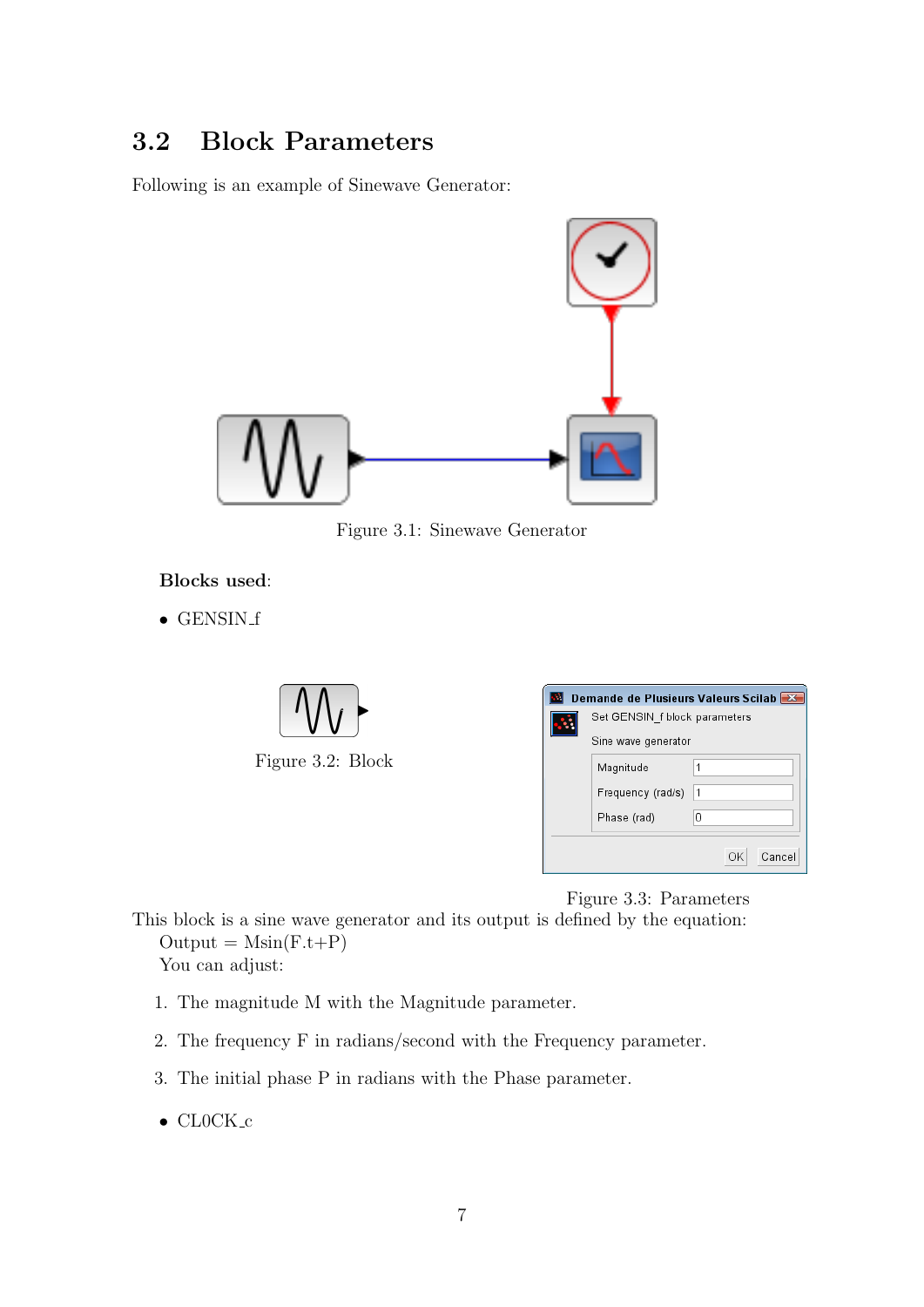|                   | <b>Scilab Multiple Values Request</b>             |
|-------------------|---------------------------------------------------|
|                   | Set CLOCK c block parameters                      |
|                   | Event clock generator                             |
|                   | Do not start if 'Initialisation Time' is negative |
|                   | 0.1<br>Period                                     |
| Figure 3.4: Block | Initialisation Time<br>0.1                        |
|                   | OK<br>Cancel                                      |

Figure 3.5: Parameters

The unique output of this block generates a regular train of events that are scheduled by parameter Period in seconds. The starting date of events generation can be set in seconds with the Initialisation Time parameter.

• CSCOPE

|                   | Set Scope parameters                    |              |
|-------------------|-----------------------------------------|--------------|
|                   | Input ports sizes                       |              |
|                   | Drawing colors (>0) or mark (<0)        | 13579111315  |
|                   | Output window number (-1 for automatic) | 1-1          |
|                   | Output window position                  |              |
|                   | Output window sizes                     |              |
| Figure 3.6: Block |                                         | $\mathbf{E}$ |
|                   |                                         | OK<br>Cancel |

#### Figure 3.7: Parameters

The Scope block displays its input with respect to simulation time. Both axes have a common range. The Scope allows you to adjust the amount of time and the range of input values displayed.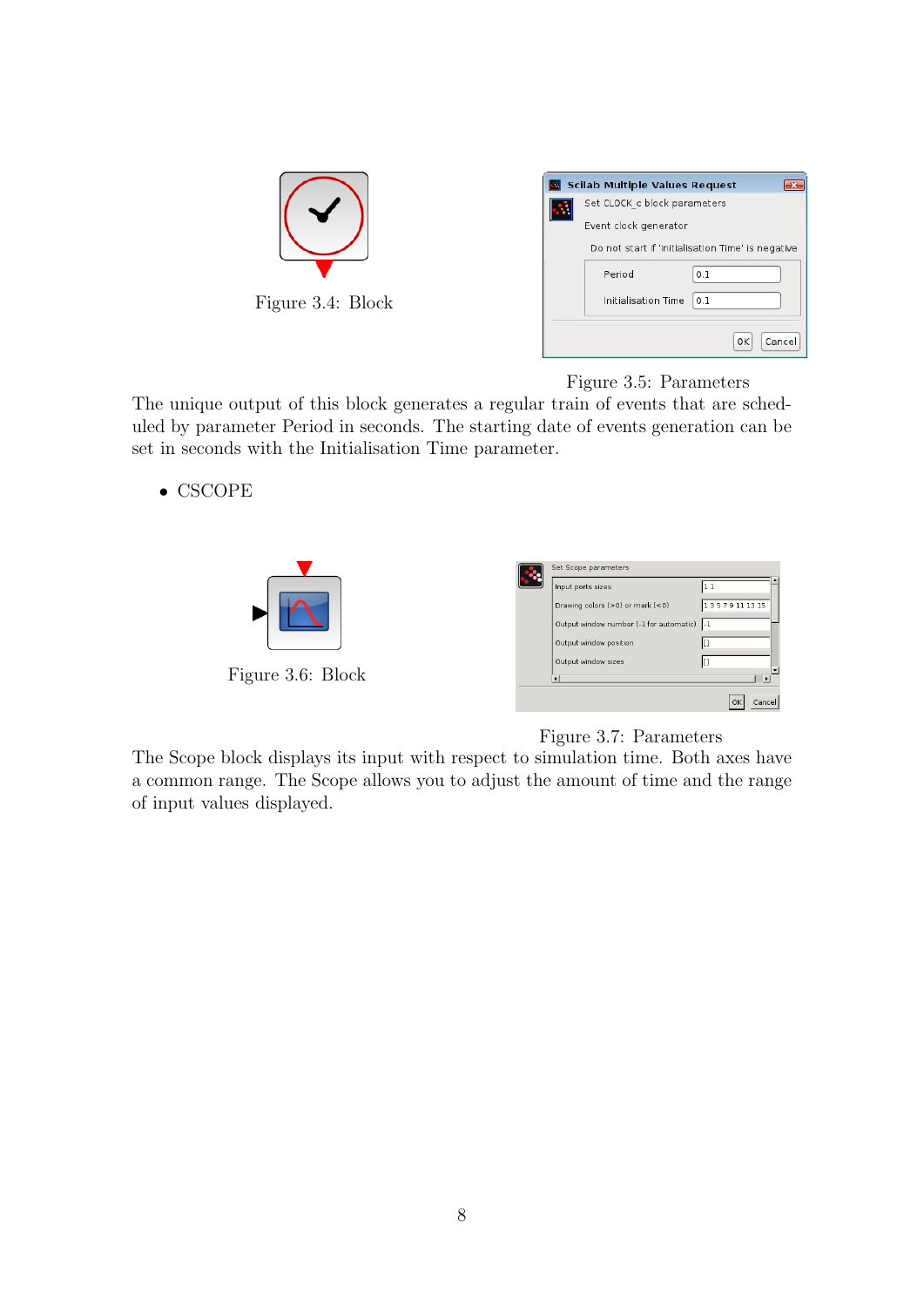## <span id="page-9-0"></span>Extracting data from Xcos File

### <span id="page-9-1"></span>4.1 Xcos files Schema

Xcos files are saved with extensions:

| File Description | Extension      |
|------------------|----------------|
| Xcos Zip File    | $*$ . zcos     |
| Xcos File        | $*$ . $x \cos$ |
| Xmi(Eclipse EMF) | $*_{.}$ xmi    |

The above formats have same schema as of a standard XML file and hence xml.etree.ElementTree can be used to parse data.

Following are excerpts of the Xcos file that showcase the Sinewave Generator example:

 $\bullet$  GENSIN\_f

1

| $\overline{2}$ | <br>SasicBlock id="-28483298:16b4c2b19d5:-7ff9" parent="0:2:0" |
|----------------|----------------------------------------------------------------|
|                | interfaceFunctionName="GENSIN_f" blockType="c" dependsOnU="0"  |
|                | depends0nT="1" simulationFunctionName="gensin"                 |
|                | simulationFunctionType="DEFAULT" style="GENSIN_f">             |
| $3-$           | <scilabstring as="exprs" height="3" width="1"></scilabstring>  |
| $\overline{4}$ | $\lambda$ data line="0" column="0" value="1"/>                 |
| $5-1$          | $\lambda$ data line="1" column="0" value="1"/>                 |
| $6-1$          | $\lambda$ data line="2" column="0" value="0"/>                 |
|                |                                                                |

Listing 4.1: GENSIN f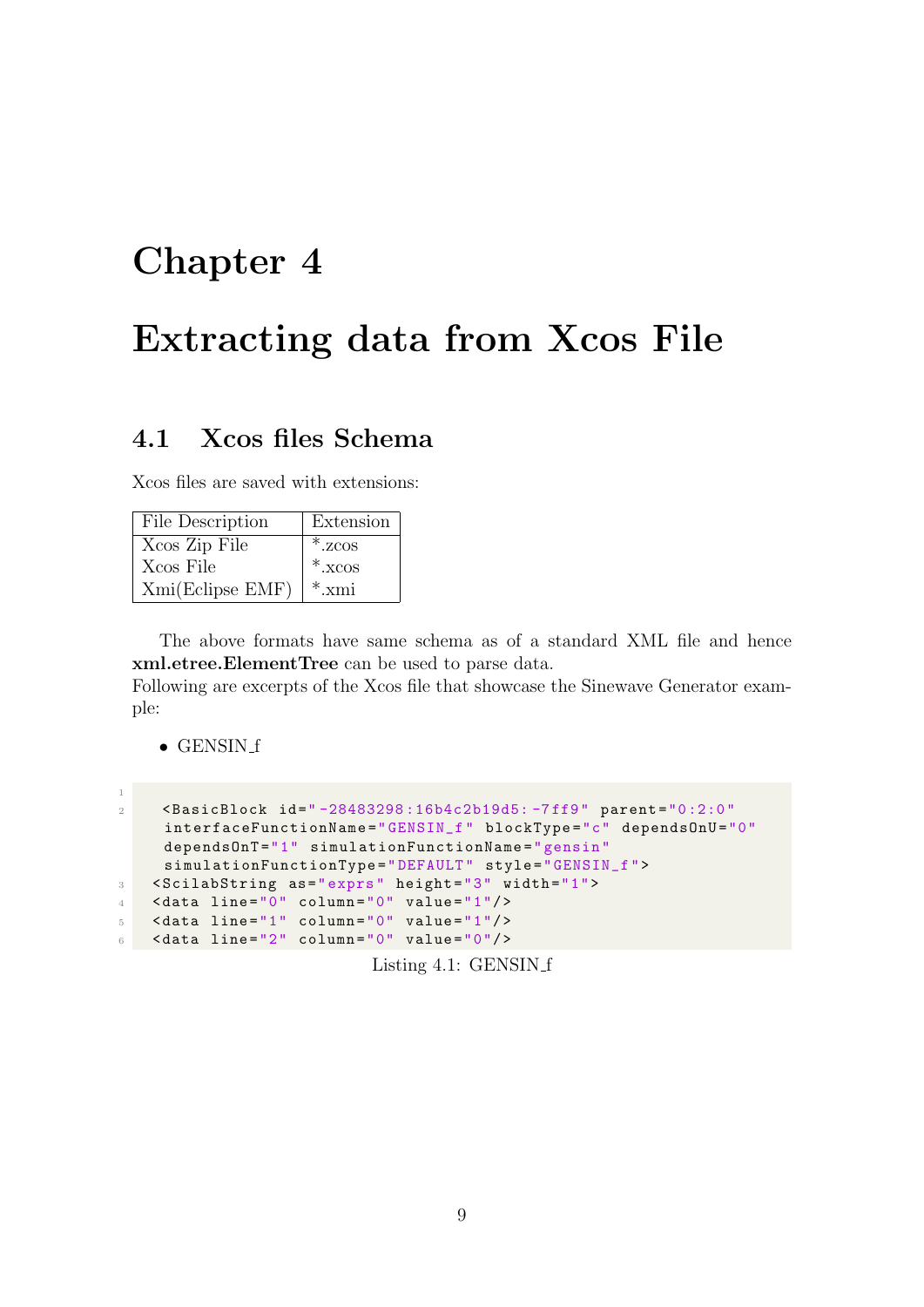• Clock c

```
1
2 < EventOutBlock id =" -28483298 :16b4c2b19d5: -7 fed " parent =" -28483298
     :16b4c2b19d7: -7ff7" interfaceFunctionName="CLKOUT_f" blockType="
     d" dependsOnU="0" dependsOnT="0" simulationFunctionName="output"
      simulationFunctionType="DEFAULT" style="">
3 < ScilabString as =" exprs " height ="1" width ="1">
4 \times data line="0" column="0" value="1"/>
5 </ ScilabString >
```


• Cscope

```
1
2 < BasicBlock id =" -28483298 :16b4c2b19d5: -7 ff5 " parent ="0 :2:0 "
     interfaceFunctionName =" CSCOPE " blockType ="c" dependsOnU ="1"
     dependsOnT ="0" simulationFunctionName =" cscope "
      simulationFunctionType =" C_OR_FORTRAN " style =" CSCOPE ">
3 < ScilabString as =" exprs " height ="10" width ="1">
4 < data line ="0" column ="0" value ="1 3 5 7 9 11 13 15"/ >
5 <data line="1" column="0" value="-1"/>
6 <data line="2" column="0" value="[]"/>
7 \timesdata line="3" column="0" value="[600; 400]"/>
8 \timesdata line="4" column="0" value="-15"/>
9 <data line="5" column="0" value="15"/>
10 \times data line="6" column="0" value="30"/>
11 \text{data line} = "7" \text{column} = "0" \text{value} = "20" / \text{)}12 \leq data line="8" column="0" value="0"/>
13 <data line="9" column="0" value=""/>
14 </ScilabString>
```
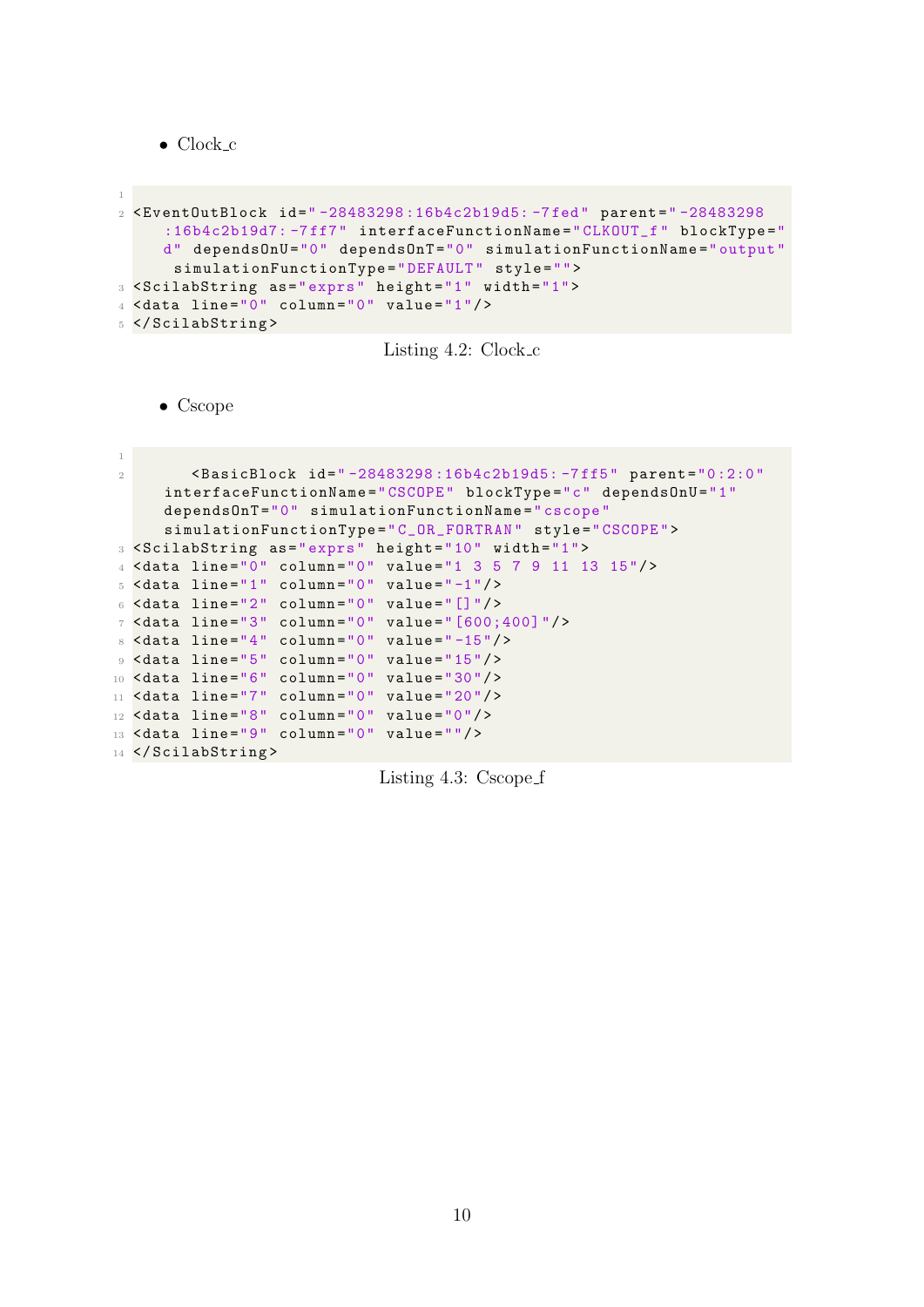#### <span id="page-11-0"></span>4.2 Schema changes over Scilab versions

- Previous Versions
	- Redundant Data
	- Inefficient schema for parsing and extraction

```
\overline{1}2 <? xml version="1.0" encoding="UTF-8"?>
3 < XcosDiagram background =" -1" finalIntegrationTime ="0.5 " title ="
      example_9_5 ">
4 <!--Xcos - 1.0 - scilab -5.5.2 - 20160406 2040-->
5 < mxGraphModel as =" model ">
6 <root>
7 < mxCell id =" -487 ef5e3:131246c8237: -799 a" / >
8 < mxCell id =" -487 ef5e3:131246c8237: -799 b" parent =" -487
      ef5e3:131246c8237: -799 a" / >
9 < BasicBlock angle ="270 " dependsOnU ="1" id =" -487 ef5e3:131246c8237:
      -7906" interfaceFunctionName="Switch" ordering="1" parent="-487
      ef5e3:131246c8237: -799 b" simulationFunctionName =" Switch "
      simulationFunctionType =" DEFAULT " style =" Switch ; rotation =270; flip
      = false ; mirror = false ">
10 <ScilabString as="exprs" height="2" width="1">
11 \frac{1}{10} <data column="0" line="0" value="0.00000001" />
12 < data column = "0" line = "1" value = "100000000" />
13 </ ScilabString >
14 <ScilabDouble as="realParameters" height="2" width="1">
15 < data column ="0" line ="0" realPart =" 0.01 " / >
16 < data column = "0" line = "1" realPart = "100000.0" />
17 </ ScilabDouble >
18 < ScilabDouble as = "integerParameters" height = "0" width = "0" />
19 < Array as =" objectsParameters " scilabClass =" ScilabList " / >
20 < ScilabDouble as =" nbZerosCrossing " height ="1" width ="1">
21 \leq data column="0" line="0" realPart="0.0" />
22 </ ScilabDouble >
23 < ScilabDouble as =" nmode " height ="1" width ="1">
_{24} < data column = "0" line = "0" realPart = "0.0" />
25 </ ScilabDouble >
26 < Array as =" oDState " scilabClass =" ScilabList " / >
27 < Array as =" equations " scilabClass =" ScilabTList ">
28 < ScilabString height ="1" width ="5">
29 <data column="0" line="0" value="modelica" />
30 \times data column="1" line="0" value="model" />
31 < data column = "2" line = "0" value = "inputs" />
32 <data column="3" line="0" value="outputs" />
33 < data column ="4" line ="0" value =" parameters " / >
34 </ ScilabString >
```
Listing 4.4: Scilab 5.x.x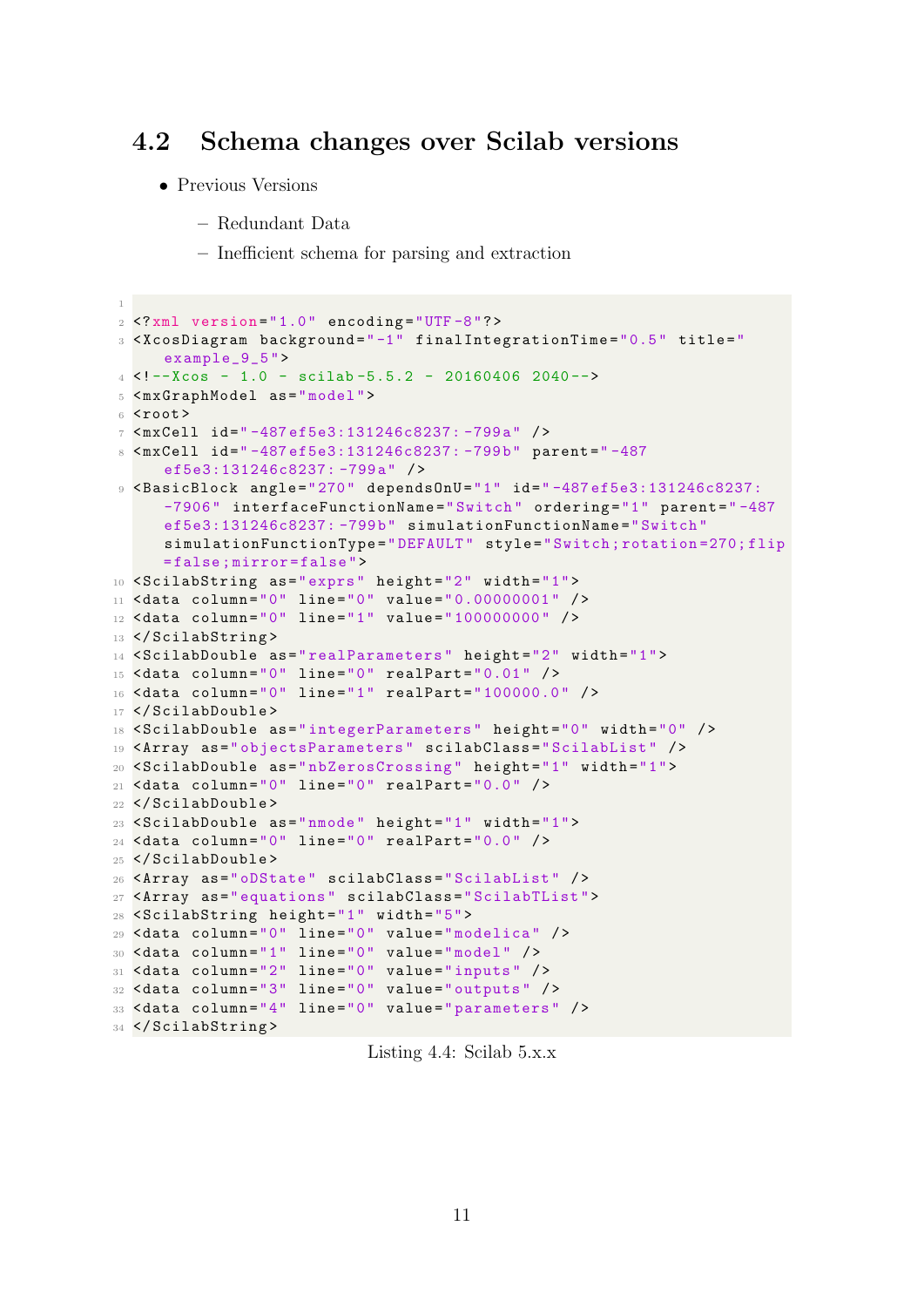- Scilab 6.0.1 or Scilab 6.0.2
	- Block parameters saved in ScilabString tag
	- Consistent schema

```
1
2 <? xml version ="1.0 " ? >
3 < XcosDiagram debugLevel ="0" finalIntegrationTime =" 30.0 "
     integratorAbsoluteTolerance =" 1.0E -6" integratorRelativeTolerance
     ="1.0E -6" toleranceOnTime ="1.0E -10" maxIntegrationTimeInterval ="
     100001.0" maximumStepSize="0.0" realTimeScaling="0.0" solver="
     1.0" background="-1" gridEnabled="1" title="Untitled"><!-Xcos -
      2.0 - scilab -6.0.2 - 20190214 1102 -->
4 < Array as =" context " scilabClass =" String []"> </ Array >
5 < mxGraphModel as =" model ">
6 <root>
7 \times maxCell id="0:1:0"/>
8 \times maxCell id="0:2:0" parent="0:1:0"/>
9 < BasicBlock id ="-bb3dcfc:16b30a26910: -7 ff9 " parent ="0 :2:0 "
     interfaceFunctionName =" GENSIN_f " blockType ="c" dependsOnU ="0"
     dependsOnT ="1" simulationFunctionName =" gensin "
     simulationFunctionType =" DEFAULT " style =" GENSIN_f ">
10 <ScilabString as="exprs" height="3" width="1">
11 \lambdadata line="0" column="0" value="5"/>
12 <data line="1" column="0" value="1"/>
13 \lambdadata line="2" column="0" value="0"/>
14 </ ScilabString >
```
Listing 4.5: Scilab 6.x.x

If a Xcos file of any previous version is used,it will be automatically converted into the version that has been installed on the system.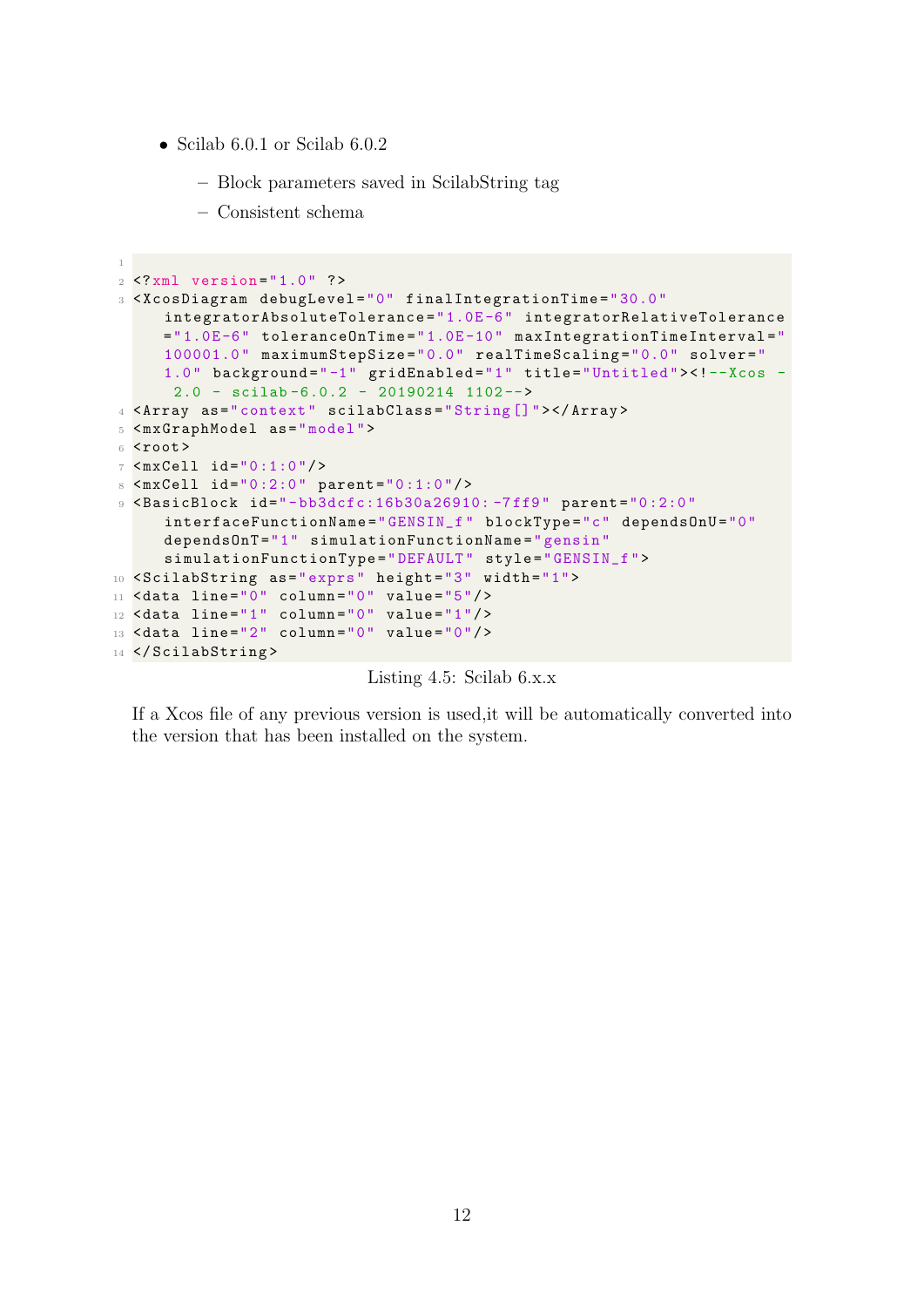## <span id="page-13-0"></span>4.3 The ElementTree XML API

XML is an inherently hierarchical data format, and the most natural way to represent it is with a tree. The **xml.etree. Element Tree** module implements a simple and efficient API for parsing and creating XML data.Element Tree has two classes for this purpose –

- ElementTree represents the whole XML document as a tree
- Element represents a single node in this tree.

Interactions with the whole document (reading and writing to/from files) are usually done on the ElementTree level. Interactions with a single XML element and its sub-elements are done on the Element level.

XPath is a language for addressing parts of an XML document.

#### XPath syntax:

#### './children/grandchildren'

'.' denotes the 'root' or 'parent'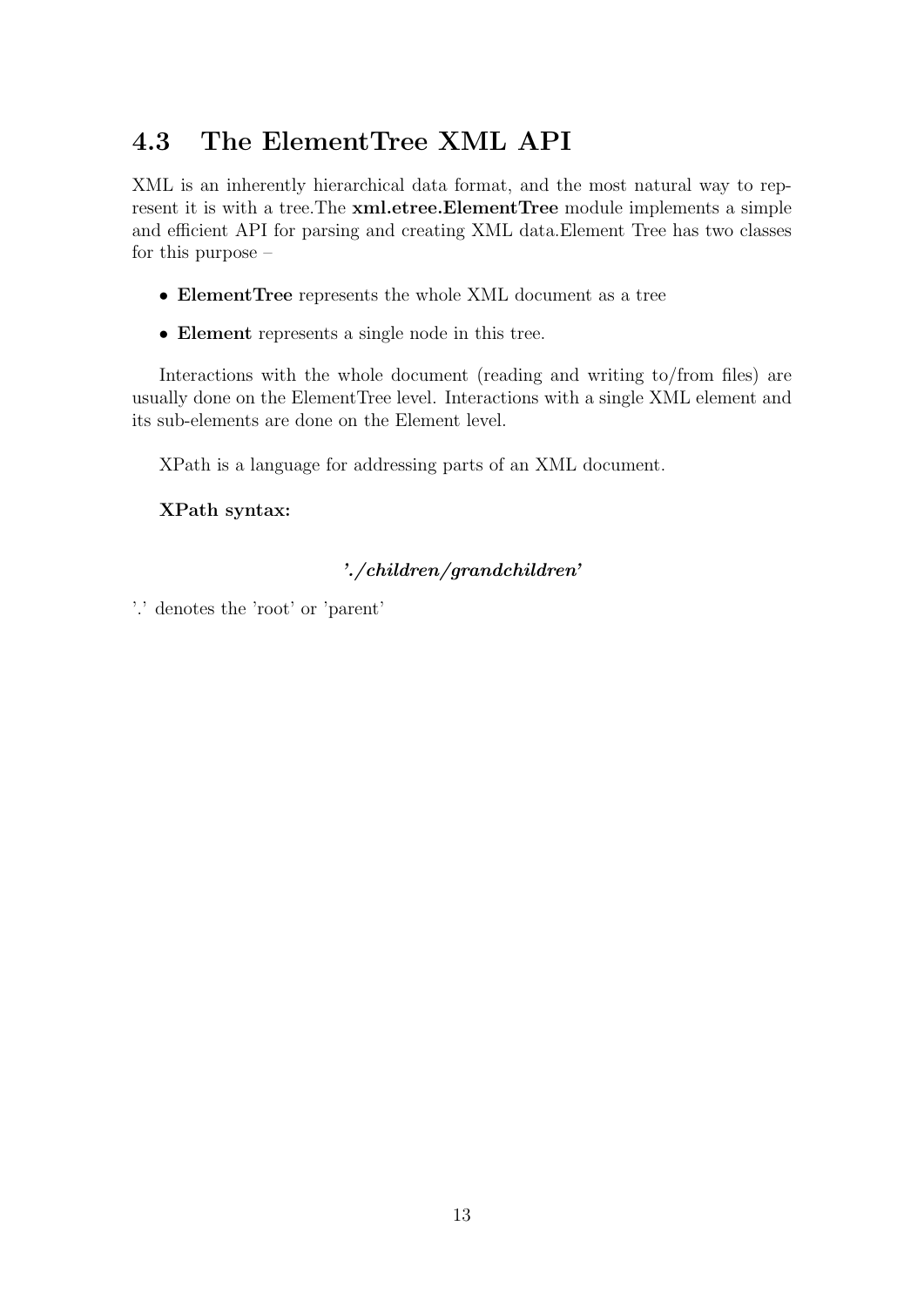## <span id="page-14-0"></span>Block Generator

#### <span id="page-14-1"></span>5.1 Need for creating block objects

The values of different parameters of the individual blocks aren't mapped to their keys in the XML File.This makes it difficult to extract these values and represent them in a documented format.

```
1
2 < BasicBlock id =" -28483298 :16b4c2b19d5: -7 ff9 " parent ="0 :2:0 "
     interfaceFunctionName =" GENSIN_f " blockType ="c" dependsOnU ="0"
     dependsOnT ="1" simulationFunctionName =" gensin "
     simulationFunctionType =" DEFAULT " style =" GENSIN_f ">
3 < ScilabString as =" exprs " height ="3" width ="1">
4 <data line="0" column="0" value="1"/>
5 <data line="1" column="0" value="1"/>
6 <data line="2" column="0" value="0"/>
```
Listing 5.1: GENSIN f

For instance, the user manipulatable parameters of GENSIN f BasicBlock namely Magnitude,Frequency and Phase are stored in the value attribute within the data tag in ScilabString.However, these parameter names aren't explicitly mentioned in the XML code.



Figure 5.1: GENSIN f BasicBlock User manipulatable parameters' dialog box

To fix this issue, we are using the Object Oriented Programming Methodology to create unique block objects of individual blocks as we encounter them while stepping through the XML file.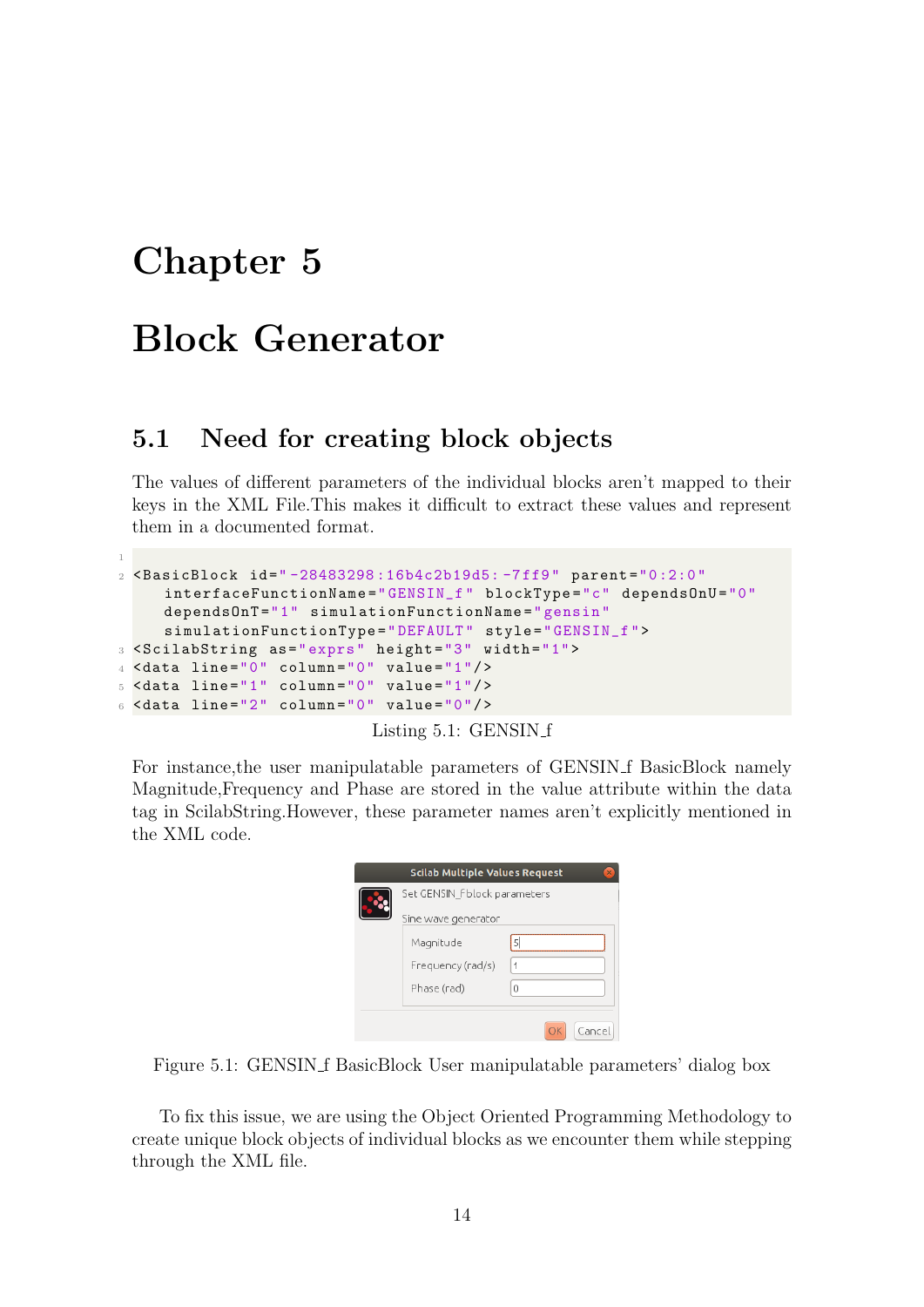### <span id="page-15-0"></span>5.2 blocks.py and generators.py

We've deployed the Object Oriented Programming paradigm in our software by creating a /core folder with two files namely blocks.py and generators.py.All the Xcos palette block classes are implemented in blocks.py.Any new Xcos blocks that may get introduced in newer versions of Scilab can be added in the form of classes in blocks.py. Therefore, this approach provides a standardized way of extracting data from XML files and makes the software stable and scalable for newer versions.

We've used Factory method, a creational design pattern,related to object creation. In this pattern, we are creating block objects without exposing the creation logic to client and the client uses the same common interface to create different types of BasicBlock objects.

```
1 from abc import ABC, abstractmethod
 2
3 class Block (ABC):
4 - 0.015 Abstract class for blocks
6 - 11.11.117
8 @abstractmethod
9 def parameters (self) :
10 pass
11
12
13 class GenSin (Block):
14 """The GenSin Concrete Class which implements the Block interface
      " " " " " "
15
16 def  __init__(self, data):
17 self._funcname = "GENSIN_f"
18 self . _magnitude = data [0]
19 self . _frequency = data [1]
20 self. _phase = data [2]21
22 def parameters ( self ) :
23 return {" Function Name :": self . _funcname ," magnitude :": self .
      _magnitude , " frequency :": self . _frequency , " phase :": self . _phase
      }
```
Listing 5.2: blocks.py: Block Abstract Class and GENSIN f BasicBlock Class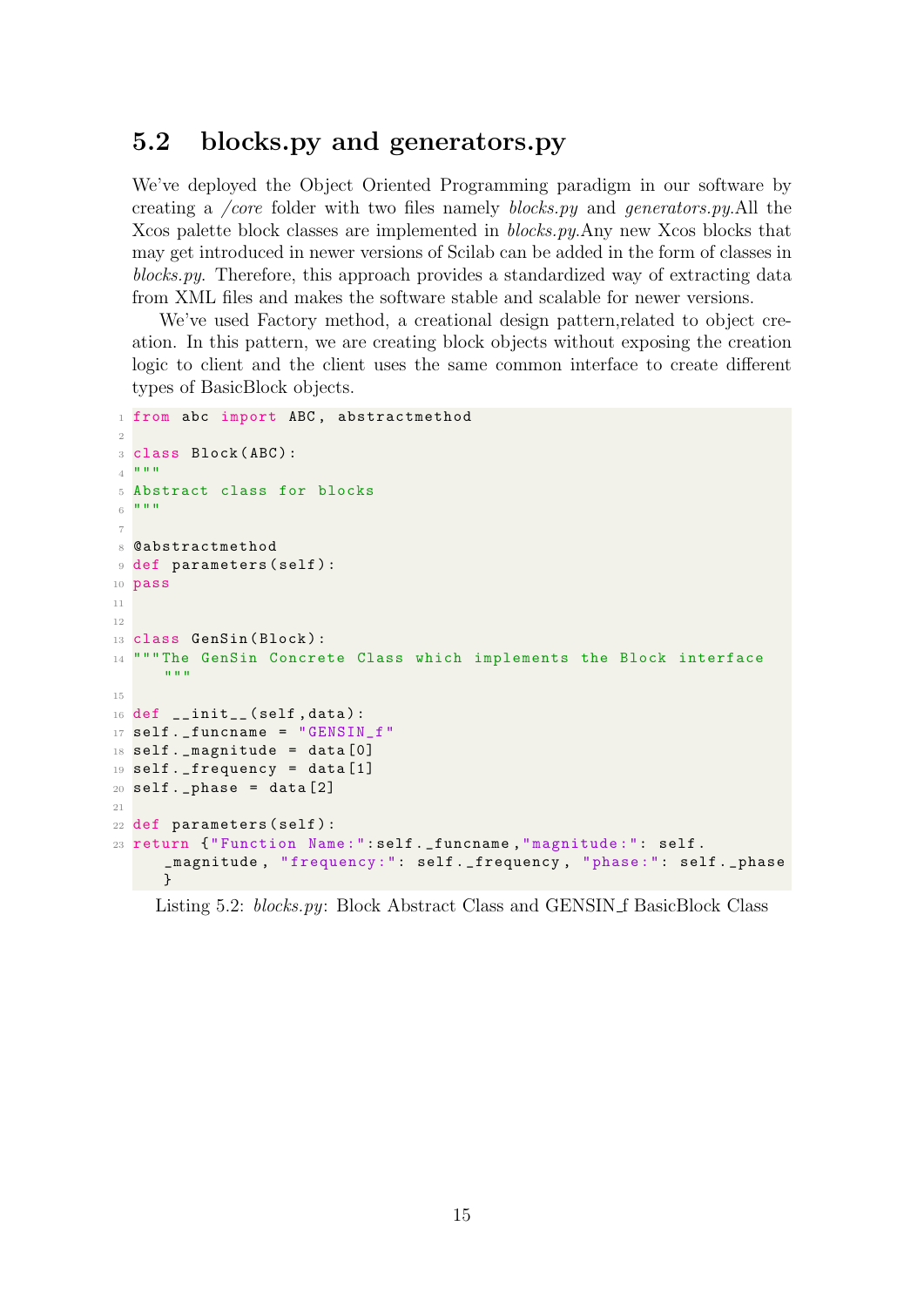```
1 from abc import ABC, abstractmethod
2
3 class Block (ABC):
4 \cdot 10 \cdot 115 Abstract class for blocks
6 - 11.11.117
8 @abstractmethod
9 def parameters (self) :
10 pass
11
12
13 class GenSin (Block):
14 """The GenSin Concrete Class which implements the Block interface
     """
15
16 def _{--}init_{--}(self, data):
17 self._funcname = "GENSIN_f"
18 self . _magnitude = data [0]
19 self . _frequency = data [1]
20 self. _phase = data [2]21
22 def parameters ( self ) :
23 return {" Function Name :": self . _funcname ," magnitude :": self .
      _magnitude , " frequency :": self . _frequency , " phase :": self . _phase
      }
```
Listing 5.3: generators.py: BlockGenerator class and Gensin f BasicBlock Generator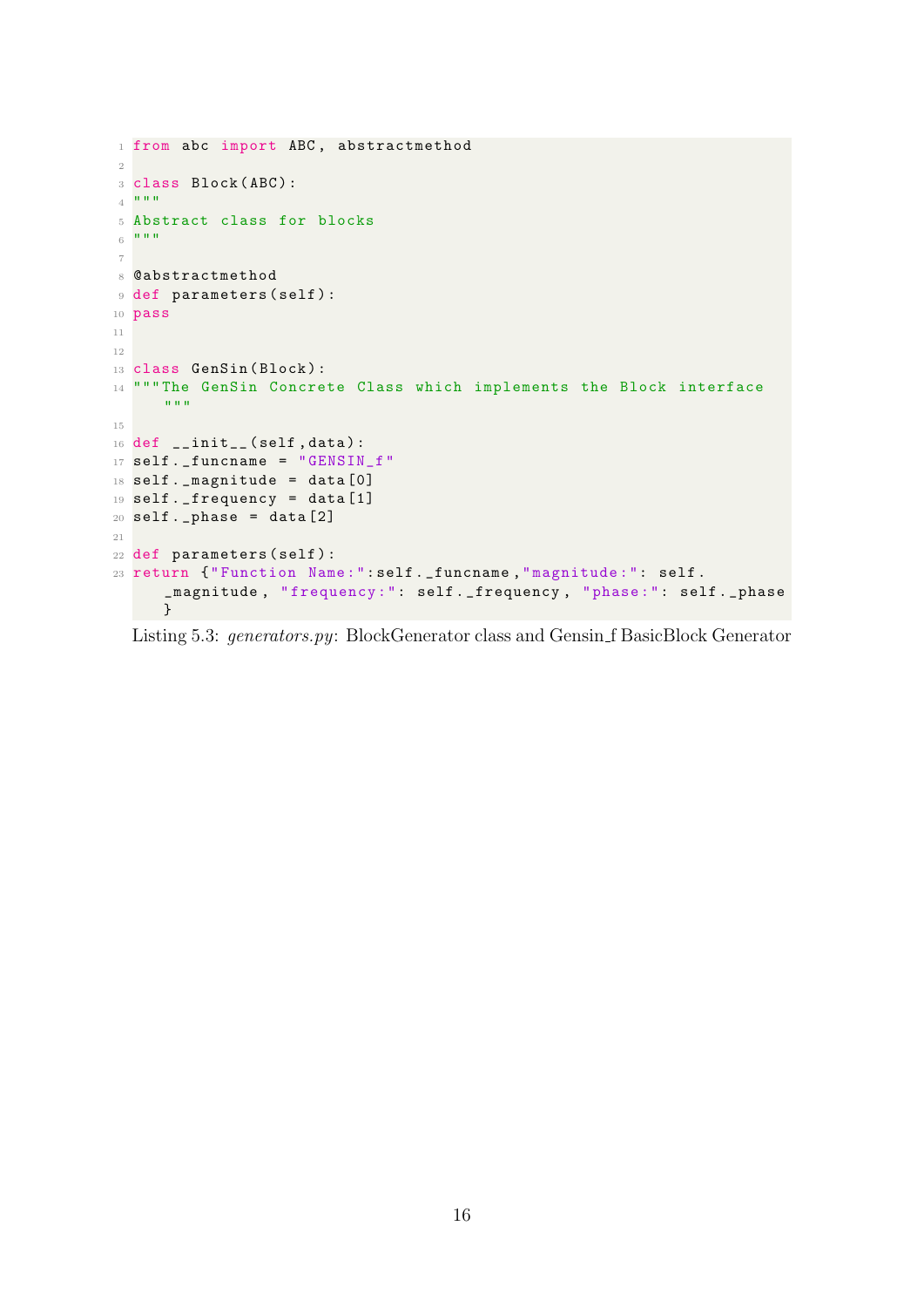## <span id="page-17-0"></span>5.3 List of Blocks added to the core folder

| 1. CLSS_f                      | 28. Sci_func      | 55. BPLATFORM 82. Endblk |                        |
|--------------------------------|-------------------|--------------------------|------------------------|
| 2. GAINBLOCK f 29. Matiny      |                   | 56. CLKINV_f             | 83. HYSTERESIS         |
| 3. Inductor                    | 30. SATURATION    | 57. TIME_f               | 84. RATELIMITER        |
| 4. SineVoltage                 | $31.$ Mux         | 58. RAMP                 | 85. SATURATION         |
| 5. CLR_f                       | 32. AUTOMAT       | $59.$ Const $f$          | $86.$ M_freq           |
| 6. Gen_SQR                     | 33. TCLSS         | 60. CONST                | 87. CLK GOTO           |
| 7. BOUNCE                      | 34. DLSS          | 61. PULSE_SC             | 88. CLKOUTV_f          |
| 8. Gen_Sin,                    | 35. DLR           | 62. Sigbuilder           | 89. Extract_Activation |
| 9. CScope                      | 36. DOLLAR        | 63. Modulo_count         | 90. ANDBLK             |
| 10. Clock                      | 37. DOLLAR_m      | 64. Counter              | 91. Virtualclk0        |
|                                | 38. DOLLAR_f      |                          | 92. EVTGEN_f           |
| 11. SampleClock                |                   | 65. TkScale              | 93. EVTVARDLY          |
| 12. Rand_m                     | 39. Dlradapt_f    | 66. FROMWSB              | 94. ANDLOG_f           |
| 13. Matcatv                    | $40.$ Samphold_m  | 67. READAU f             | 95. INTRPBLK           |
| 14. Matcath                    | 41. Register      | 68. READC_f              | 96. INTRP2BLK          |
| 15. Const_m                    | 42. Switch        | 69. RFILE_f              | 97. CLKOUTV_f          |
| 16. Gainblk                    | 43. Resistor      | 70. INIMPLf              | 98. Edge_trigger       |
| 17. BOUNCEXY                   | 44. Step_function | 71. Backlash             | 99. CLKFROM            |
| 18. IFTHEL f                   | 45. Ground        | 72. Deadband             | 100. MCLOCK_f          |
| 19. VanneReglante 46. BIGSOM_f |                   | 73. DELAYV_f             | 101. AFFICH_m          |
| 20. Summation                  | 47. generic_block | 74. SELECT_f             | 102. BARXY             |
| 21. SourceP                    | 48. C_block       | 75. MFCLICK_f            | 103. CMSCOPE           |
|                                |                   |                          | 104. CSCOPXY3D         |
| 22. Bache                      | 49. Fortran_block | 76. HALT_f               | 105. WRITEAU_f         |
| 23. PerteDP                    | 50. Debug         | 77. IN_f                 | 106. CANIMXY           |
| 24. MatEig                     | 51. Expression    | 78. DIFF f               | 107. CMAT3D            |
| 25. Rootcoef                   | 52. CBLOCK4       | 79. GENERAL_f            | 108. CANIMXY3D         |
| 26. Extract                    | 53. CBLOCK        | 80. ZCROSS_f             | 109. CSCOPXY           |
| 27. Integral_m                 | 54. MBLOCK        | $81. \text{End}_c$       | 110. CMATVIEW          |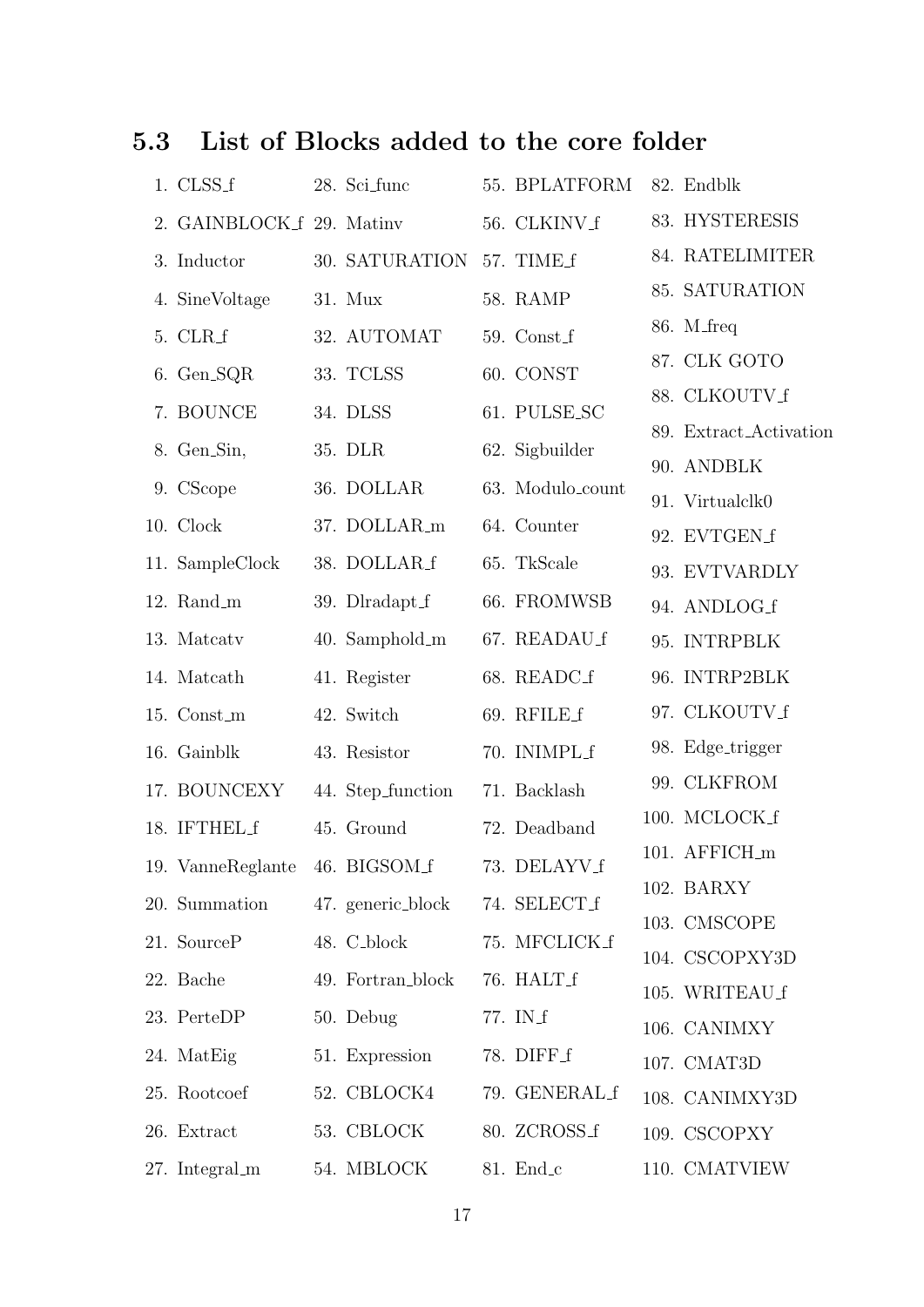| 111. TRAS_f              | 131. Powblk_m,     | 151. CONVERT       | 171. Currentsensor       |
|--------------------------|--------------------|--------------------|--------------------------|
| 112. TOWS <sub>-C</sub>  | 132. Relationalop, | 152. RICC          | 172. CURV_F              |
| 113. OUTIMPL_f           | 133. SQRT,         | 153. INTMUL        | 173. SUM_f               |
| 114. OUT_f               | 134. MAXMIN,       | 154. MATEXPM       |                          |
| 115. Evtdly_c            | 135. SIGNUM        | 155. MATLU         | 174. CLOCK_f             |
| 116. DEMUX               | 136. ABS_VALUE     | 156. MATDET        | 175. NEGTOPOS_f          |
| 117. DEMUX_f             | 137. INVBLK        | 157. MATDIAG       | 176. POSTONEG_f          |
| 118. Extractor           | 138. TANBLK_f      | 158. MATZCONJ      | 177. CONSTRAINT2_c       |
| 119. ISELECT_m           | 139. LOGBLK_f      | 159. MATBKSL       | 178. GotoTagVisibility   |
| 120. MUX_f               | 140. MATZREIM      | 160. EXTTRI        | 179. GotoTagVisibilityMO |
| 121. M.SWITCH            | 141. CCS           | 161. BITSET        |                          |
| 122. FROM                | 142. CVS           | 162. BITCLEAR      | 180. VariableResistor    |
| 123. FROMMO              | 143. Capacitor     | 163. MATPINV       | 181. SCALAR2VECTOR       |
| 124. NRMSOM_f            | 144. OpAmp         | 164. MATSING       | 182. CLKGotoTagVisiblity |
| 125. RELAY_f             | 145. VsourceAC     | 165. MATRESH       | 183. CEVENTSCOPE         |
| 126. SELECT_m            | 146. VVsourceAC    | 166. DLATCH        | 184. IdealTransformer    |
| 127. Switch_f            | 147. PMOS          | 167. NPN           |                          |
| 128. MATMAGPHI 148. NMOS |                    | 168. PNP           | 185. PotentialSensor     |
| 129. TrigFun             | 149. SHIFT         | 169. DERIV         | 186. Constant Voltage    |
| 130. Expblk_m            | 150. SUBMAT        | 170. Voltagesensor | 187. EXTRACTBITS         |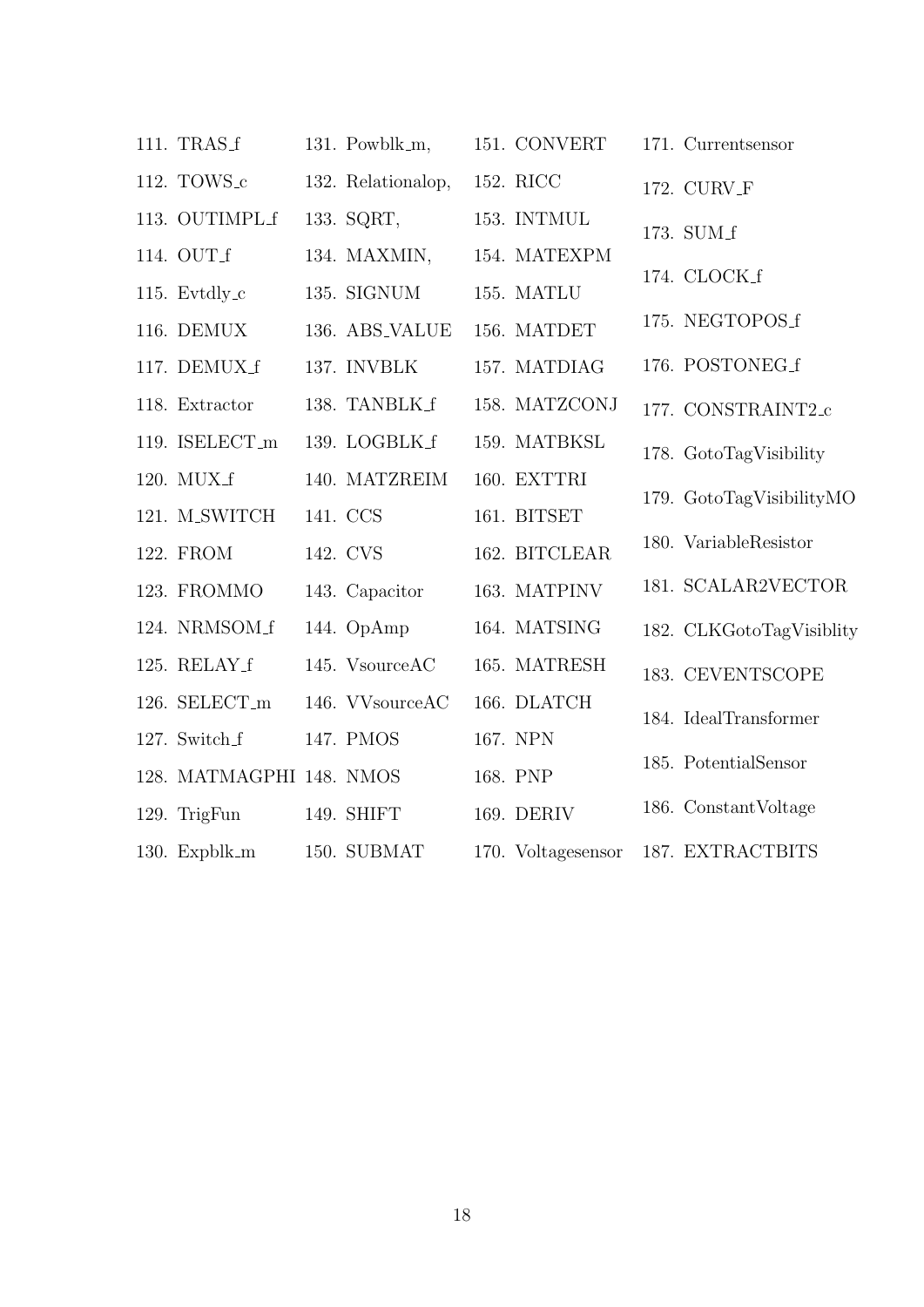## <span id="page-19-0"></span>5.4 Special Cases

Some of the Blocks have inconsistent schema and data is stored in different subblocks within the main Basic Block.We have incorporated these blocks,however user may find some discrepancy in the outputs.

1. Delay f

4. LOGICAL op

- 2. SRFLIPFLOP
- 3. JKFLIPFLOP
- 5. TextBlock
- 6. SELF SWITCH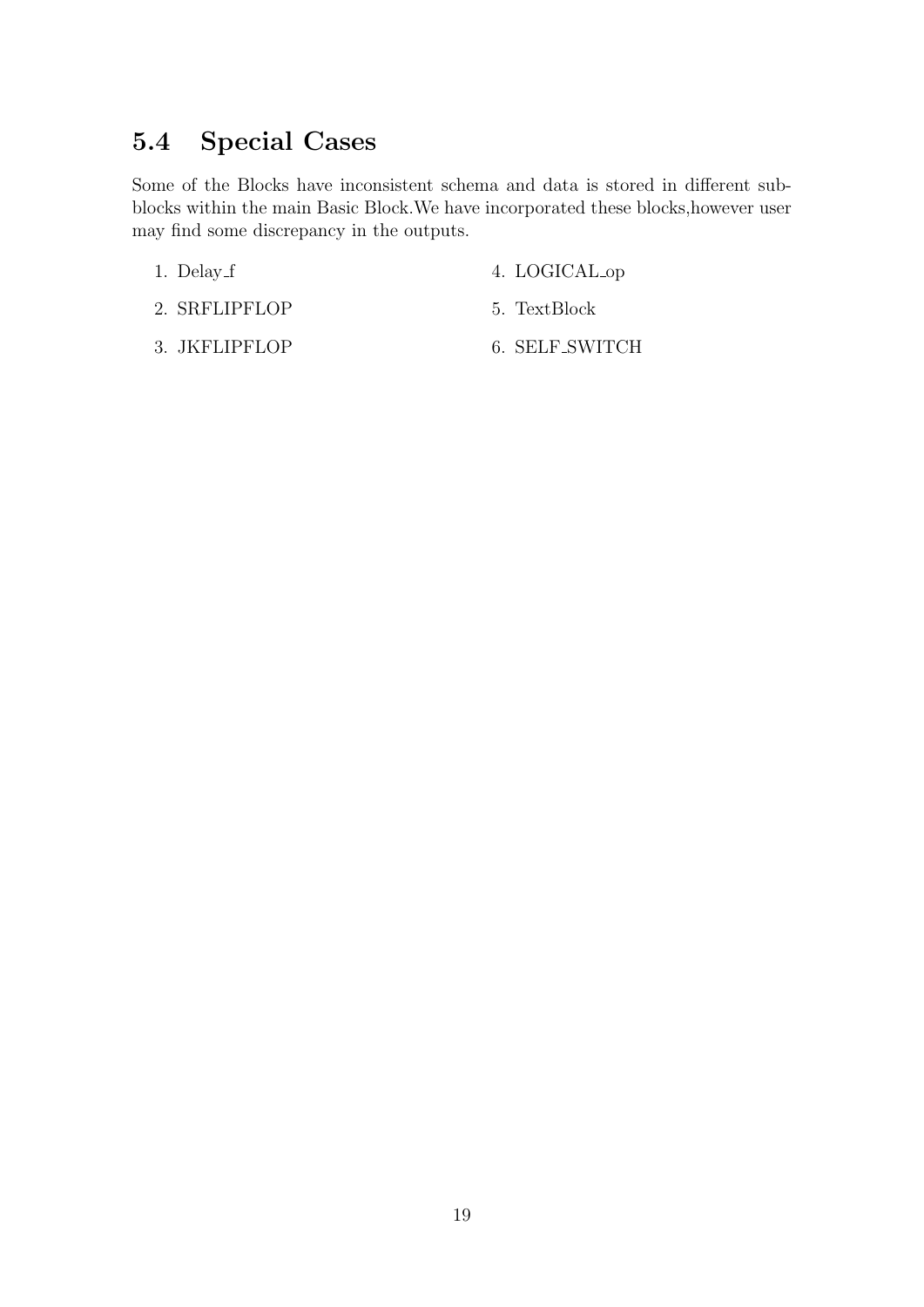## <span id="page-20-0"></span>Data Rendering

## <span id="page-20-1"></span>6.1 Processing the Input

The rendering of the *xcos* file and generation of the *pdf* and tex file is processed in the *input\_processor.py* file.

#### Executing input\_processor.py

In order to execute the python file,following arguments should be passed:

- xcos path: the path of the xcos file
- image path:the path of the image file

#### Genrated\_folder

A folder with name same as that of a Xcos file is generated.The generated files such as tex file and pdf file are automatically stored in the folder.Simulation image with xcos file name is also stored in the folder.This gives ease of access to user to share the folder by creating a zip file.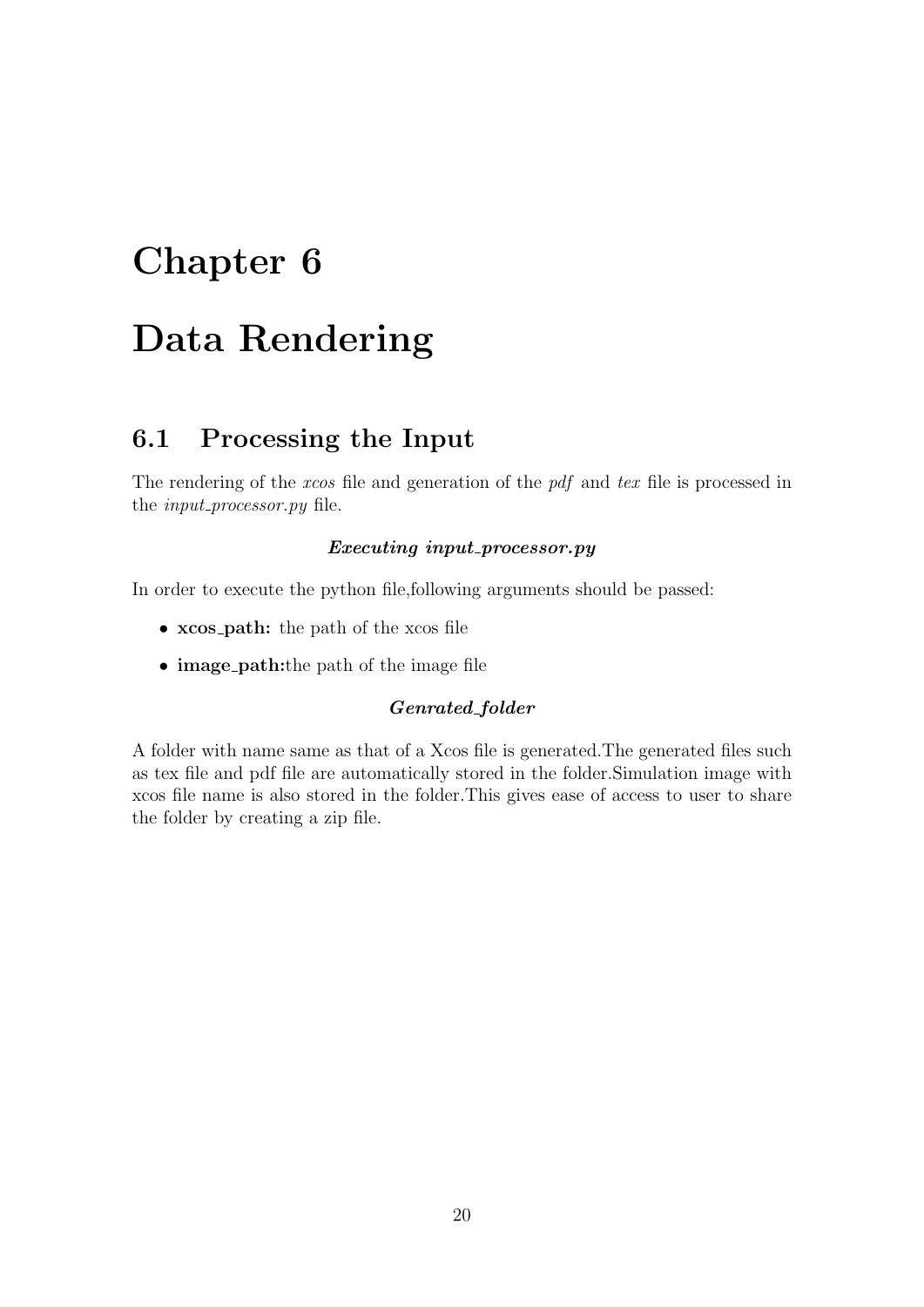#### Genrated files

The path of the xcos file has to be provided by the user as the second argument in the terminal.The xcos file is parsed and rendered which produces two files:

- .tex represents the data in LATEX format
- .pdf represents the data as a single PDF file.The parameters are presented in a tabular format

#### Sinewave Generation Example

```
1 \subsection { Cscope }%
2 \ \text{label} \3 \ begin { tabular }{| c | c |}%
4 \ \hbox{hline}\% z
5 Name & Value \\%
6 \hline%
7 Color Vector & 1 3 5 7 9 11 13 15\\%
8 \hline%
9 Output window number \& {-}1\\%
10 \hline%
11 Output window position & { [ } { ] } \ \ %
12 \hline%
13 Output window sizes k\{[]600;400[] \}\14 \hline%
15 Ymin & { - } 15 \ \ %
16 \hline%
17 Ymax & 15\\%
18 \hline%
19 Refresh period & 30\\%
20 \hline%
21 Buffer Size &20\\ %
22 \hline%
23 Accept Herited Events &0\\ %
24 \hline%
25 Name of Scope \&\setminus\setminus\%26 \hline%
```
Listing 6.1: Excerpt of Generated Tex file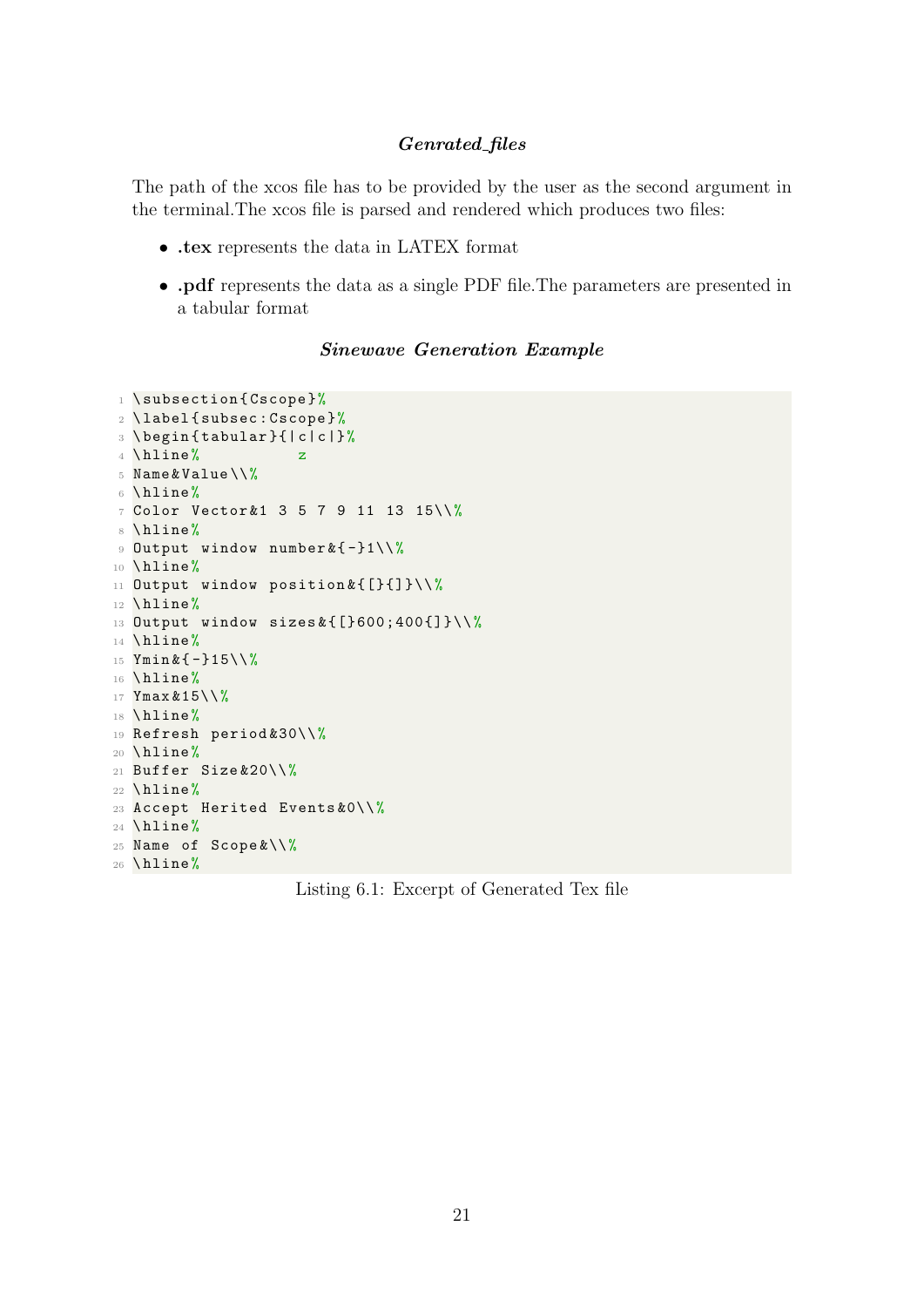#### $\mathbf{1}$ Xcos



| ine tion.<br>- Personal |  |
|-------------------------|--|
| пнадніш                 |  |
| пенсу.                  |  |
|                         |  |

| Function Name:          | <b>CSCOPE</b> |
|-------------------------|---------------|
| Color or mark vector:   | 135791113     |
| Output window number:   | - 11          |
| Output window position: |               |
| Output window sizes:    | 600:400       |
| Vrojne.                 | $-15$         |
| Ymax:                   | 15            |
| Refresh period:         | 30            |
| Buffer Size:            | 20            |
| Accept herited events:  | Ō             |
| Name of Scope:          |               |

| Function Name:                      | VIT JOM.<br>祖 |
|-------------------------------------|---------------|
|                                     |               |
| format.<br>ΩŘ.<br><b>IBGLE JOIN</b> |               |

| Ametion Name:         | EC 6-31 II<br>ш |
|-----------------------|-----------------|
| mm her:<br><b>CAR</b> |                 |

Figure 6.1: Generated pdf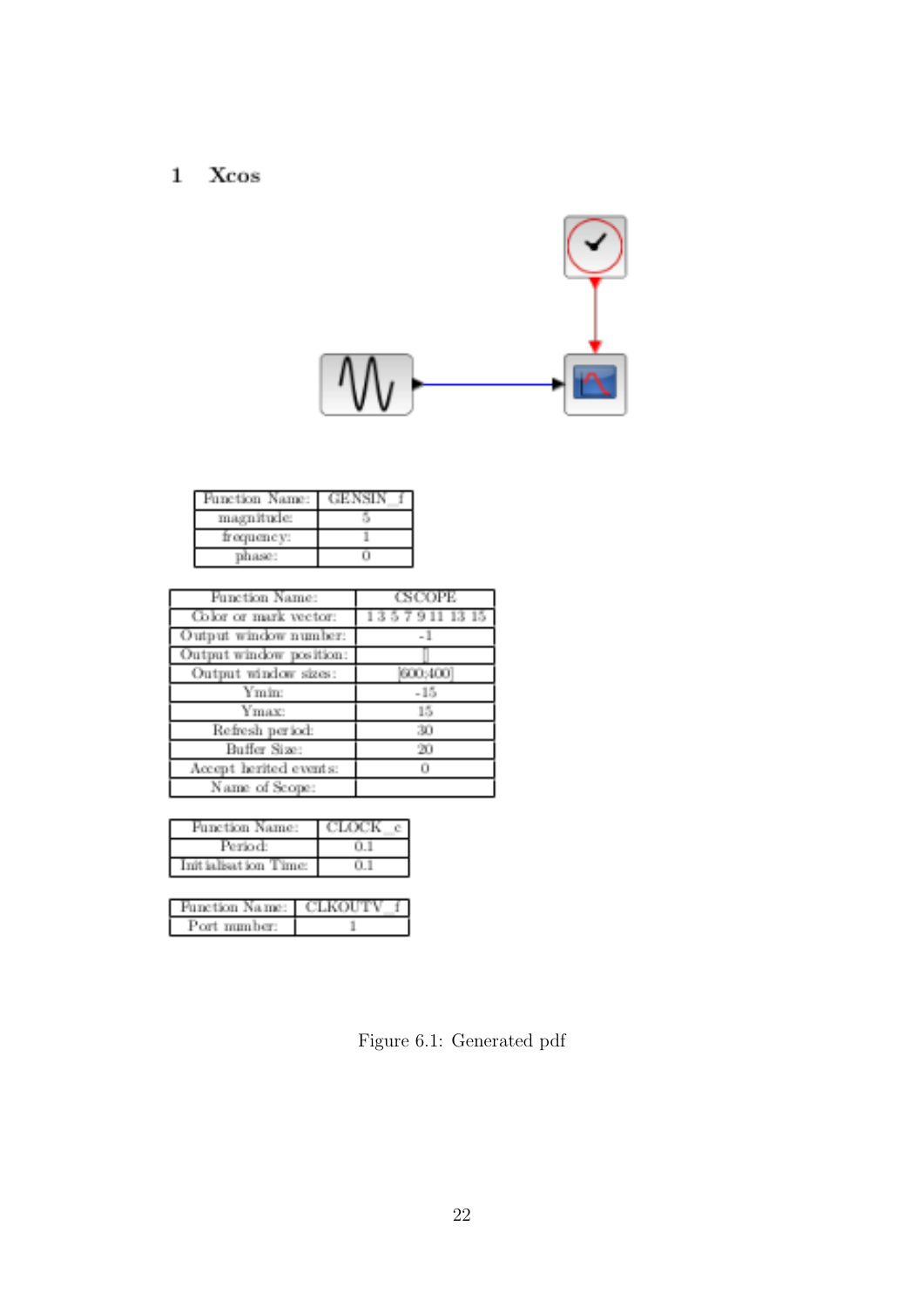## <span id="page-23-0"></span>6.2 Rendering Xcos on cloud examples

The current version of the software has been tested for a few Xcos on cloud examples and we've been able to successfully extract data out of the connected models and represent it LaTeX and PDF formats. The Google Drive Link [\[6\]](#page-24-5) contains the generated media,also we would add further examples in near future. <https://drive.google.com/drive/folders/1IRrsmScBFUvrMADnSXciZHbIQzqow0NE>